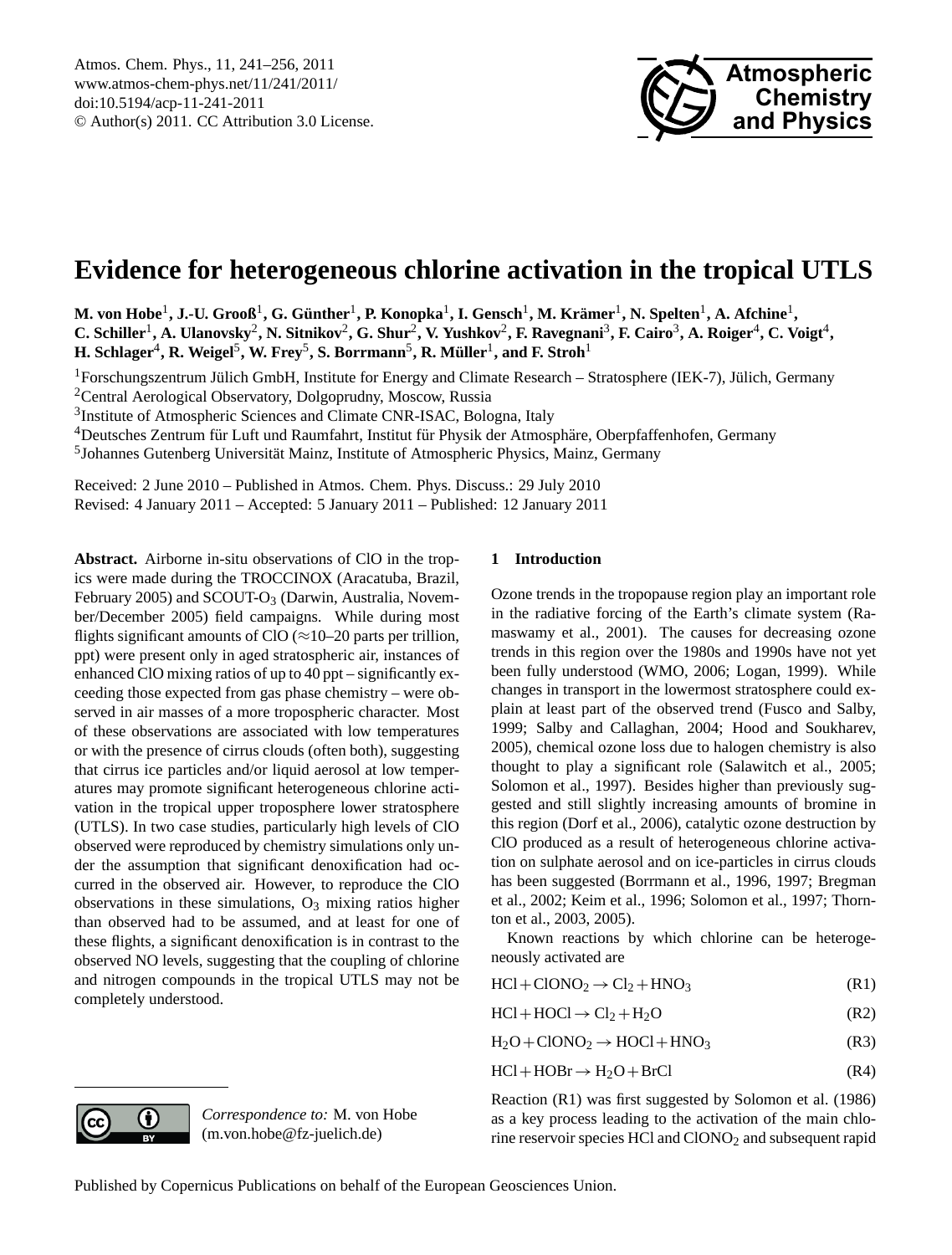ozone destruction in the Antarctic stratosphere in winter. This suggestion prompted numerous laboratory studies and the discovery of a number of further heterogeneous reactions of importance to stratospheric chemistry (e.g. Reactions R2– R4). Today, the reaction rates of heterogeneous reactions on a variety of surfaces are reasonably well constrained through laboratory studies (Sander et al., 2006). While polar stratospheric clouds (PSCs) occur in stratospheric air containing significant amounts of chlorine reservoir species (in the parts per billion, ppb range), the situation near the tropopause is different. Tropospheric aerosol number densities decrease sharply with altitude and water vapour saturation leading to cirrus formation is most likely to be found in humid tropospheric air masses, while sizeable amounts of inorganic chlorine  $(Cl<sub>y</sub> = HCl + ClONO<sub>2</sub> + Cl + ClO + 2 ClOOCl +$ OClO + HOCl) are present only in photochemically aged air masses of stratospheric origin, which on average are comparatively dry. Thus it has been pointed out that heterogeneous chlorine activation plays a significant role only in regions where wet tropospheric air masses are mixed with stratospheric air (e.g. Solomon et al., 1997). At mid and high latitudes, air with a significant stratospheric signature (characterised by high abundance of ozone) is often found below the thermal tropopause due to downward transport. In the tropics, the  $Cl_v$  content inside high altitude cirrus clouds coupled to local deep convection is expected to be low and significant amounts of  $Cl<sub>v</sub>$  that can be activated by heterogeneous reactions are thought to be present only at the interface between the cloud and stratospheric air at the top of the cloud (Solomon et al., 1997). However, the amount of inorganic chlorine in the tropical upper troposphere and lower stratosphere (UTLS) resulting from the decomposition of very short lived species (VSLS) could be quite significant (e.g. WMO, 2006; Laube et al., 2008; Mébarki et al., 2010). This as well as the possibility of convective transport of inorganic chlorine (HCl, ClO, sea salt) from the marine boundary layer into the UTLS will be discussed in more detail in Sect. 2.2 and in the context of our results in Sect. 3.

Cirrus clouds extending up to or above the tropopause are most likely to be found in mid-latitudes (45 to 65◦ ) and in the inner tropics  $(<10°$ ; Wang et al., 1996). The altitude of the tropopause in these regions is very different: typically 10 to 12 km in mid latitudes and 15 to 17 km in the tropics. Tropical Cirrus clouds are particularly widespread and often optically thin (Wang et al., 1996). For mid and high latitudes a number of observations of ClO near the tropopause exist and have been linked to heterogeneous activation on cirrus or background aerosol (Thornton et al., 2003; Borrmann et al., 1997; Keim et al., 1996; Stroh et al., 2004). Here we present observations of ClO from the TROCCINOX (Tropical Convection, Cirrus, and Nitrogen Oxides Experiment) and the SCOUT-O<sup>3</sup> (Stratospheric-Climate links with emphasis On the Upper Troposphere and lower stratosphere) aircraft campaigns, which represent the first in-situ measurements of enhanced ClO in the UTLS in the tropics. In Sect. 3, we show that in some cases the observed ClO mixing ratios cannot be explained by gas phase chemistry alone, but are likely to be caused by heterogeneous reactions on cold sulphate aerosol or on cirrus ice particles. In particular, we investigate events of concurrent or preceding cirrus cloud formation both below the tropopause (TROCCINOX) and extending into the lowermost stratosphere (SCOUT-O<sub>3</sub>). The parameters that are most likely to influence the extent of heterogeneous chlorine activation are investigated. Case studies for incidences of unusually high ClO are presented, where observations are compared to model simulations of heterogeneous activation and chemical deactivation of active chlorine (Sect. 4).

## **2 Experiment**

#### **2.1 Field observations**

Observations were made during two field campaigns with the M55-Geophysica, a Russian research aircraft with a ceiling altitude of about 21 km. In February 2005, the aircraft was deployed from Araçatuba, Brazil, during the TROCCINOX campaign. Observations inside cirrus clouds were made during several flights in the altitude range 10–15 km (see Huntrieser et al., 2007, and Konopka et al., 2007, for detailed information on all flights and meteorological conditions). During the SCOUT-O<sub>3</sub> campaign in November/December 2005, flights were carried out from Darwin, Australia. Convective storms reaching altitudes of up to 20 km were observed, and cirrus clouds were found above the tropopause at altitudes as high as 17 km (for information on flights and meteorology see Brunner et al., 2009).

Chlorine monoxide (ClO) was measured by the HALOX instrument situated in a pod underneath the left wing of the Geophysica aircraft (von Hobe et al., 2005). It employs the chemical conversion resonance fluorescence (CCRF) technique described by Brune et al. (1989). Through an inlet optimised for radical measurements, ambient air is pulled through two measurement ducts where periodically (10 or 20 s cycles) NO is added, converting ClO to Cl atoms that are detected downstream by resonance fluorescence in the vacuum UV. Accuracy is estimated to be  $\approx 16\%$ , resulting from uncertainties in the Cl atom VUV (118.9 nm) absorption coefficient (Schwab and Anderson, 1982), the scattering characteristics of the RF cell, the contribution of the Lyman- $\alpha$  spectral line to the lamp output, and the ClO to Cl chemical conversion efficiency. More critical for the analysis presented below is precision, which is influenced largely by the output and stability of the chlorine emission lamps and the detector noise observed. These parameters varied during both campaigns and were generally better during TROC-CINOX. The signal-to-noise-ratio can be increased by integrating the signal over several NO addition cycles, resulting in a better precision at the expense of time resolution. For the data presented here, the number of cycles averaged was determined for each flight – and in some cases flight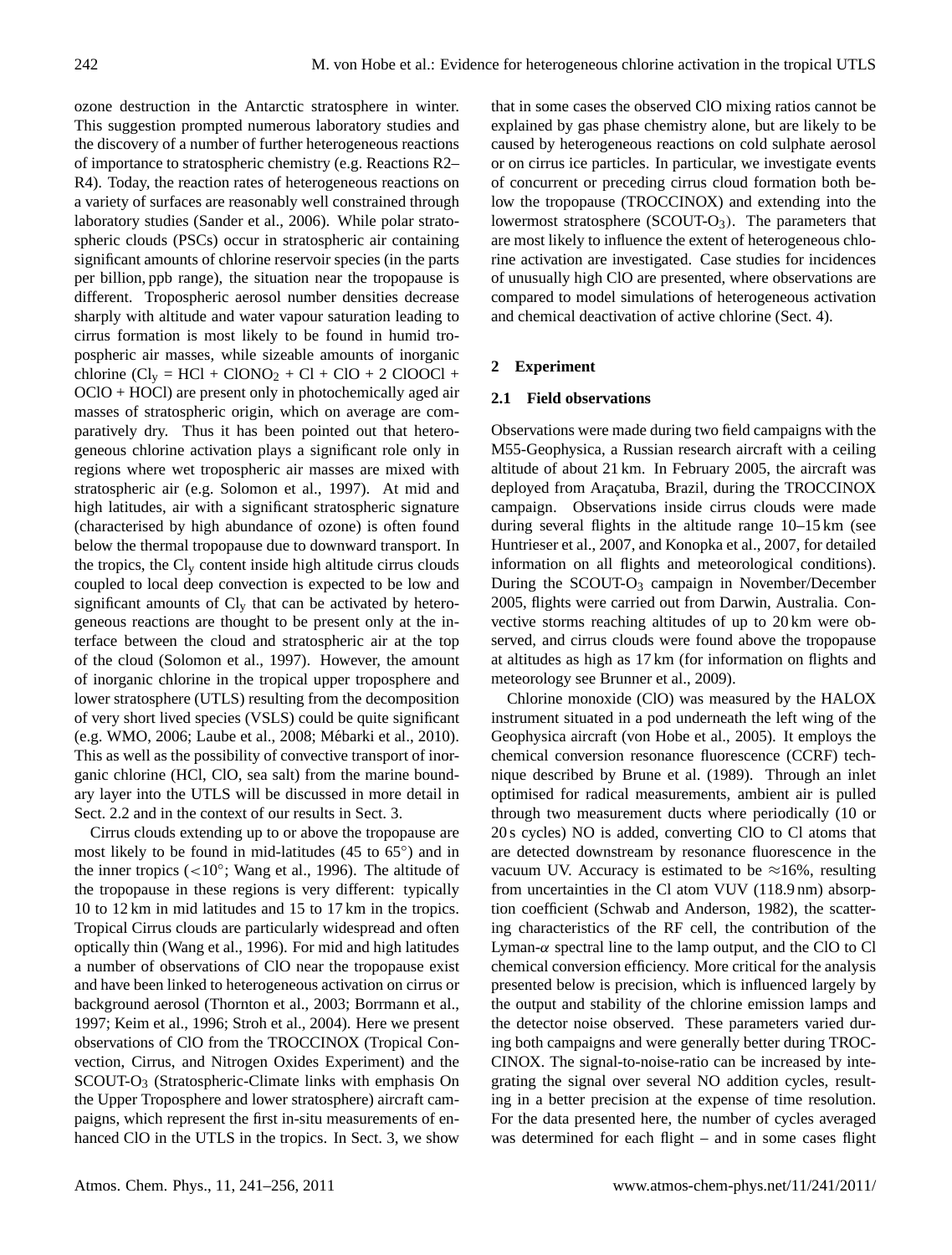segment – individually so that mixing ratios in the range of only a few ppt present in the tropical UTLS could be detected with reasonable precision (ranging from  $\approx$ 10 to 50%) and a time resolution (2–10 min during TROCCINOX and 1–  $30 \text{ min during SCOUT-O<sub>3</sub>}$  on the same order as individual cirrus events observed by other instruments. HALOX also measures BrO at ambient pressures below ∼ 100 hPa (this limit arises due to strong  $O_2$  absorption in the spectral region used for HALOX BrO measurements). However, for the flights considered here, the BrO signal was always below the detection limit of ∼4 ppt.

Ozone measurements were performed by the FOZAN-II (Fast Ozone Analyzer) instrument jointly developed and operated by the Central Aerological Observatory, Russia, and Institute of Atmospheric Science and Climate, Italy (Ulanovsky et al., 2001; Yushkov et al., 1999). It has two channels with solid state chemiluminescent sensors and measures ozone in the concentration range of 10–  $500 \,\mathrm{\upmu g/m^3}$  (corresponding to about 50–2500 ppb for the pressures and temperatures in the tropical UTLS) with a time resolution of 1 s and a precision of <10% at ambient pressures between 30 and 1000 hPa. FOZAN is equipped with a high accuracy ozone generator for periodic calibration of each channel every 15 min.

 $NO<sub>y</sub>$  and NO were determined by the SIOUX (Stratospheric observation unit for nitrogen oxides) instrument. SIOUX includes two channels for detection of nitric oxides (NO), total reactive nitrogen  $(NO_v)$ , and  $NO_v$  contained in particles larger than about 1 µm in diameter (Schmitt, 2003; Voigt et al., 2005). The detection of NO is based on  $NO/O<sub>3</sub>$ chemiluminescence. Higher oxidized NO<sup>y</sup> species are reduced to NO using a heated Au converter and CO gas as catalyst. Particle-phase  $NO<sub>v</sub>$  is detected by oversampling of particles in a forward facing subisokinetic inlet and evaporation and reduction of condensed  $NO<sub>v</sub>$  in the heated inlet and Au converter (Voigt et al., 2007). The nominal accuracy and precision of the gas-phase measurements are 10%/5% (NO) and  $15\%/7\%$  (NO<sub>v</sub>).

Evidence for cirrus clouds and potential recent heterogeneous processing is gathered from observations of water vapour and particles. Total water, i.e. gas phase and condensed phase, was determined with a measurement frequency of  $1 \text{ s}^{-1}$  by the Fast In situ Stratospheric Hygrometer (FISH) based on the Lyman- $\alpha$  photofragment fluorescence technique. Details of the instrument and the calibration procedure are described in Zöger et al. (1999). To detect and quantify water in the condensed phase, the saturation water vapour at the given pressure and temperature was subtracted from the total water (Schiller et al., 2008). The FISH measurements made during the TROCCINOX and SCOUT-O<sup>3</sup> campaigns have recently been published by Schiller et al. (2009).

In addition, gas phase water vapour was determined by the Fluorescent Airborne Stratospheric Hygrometer (FLASH) developed in Central Aerological Observatory (Sitnikov et al., 2007). As is the FISH instrument, it is based on Lyman- $\alpha$  photofragment fluorescence method. The inlet minimizes the influence of the condensed water phase.

Further evidence for the presence and nature of particles is obtained from the Multiwavelength Aerosol Scatterometer (MAS) (Buontempo et al., 2006) observations of volume depolarisation at 532 nm. MAS is a laser backscatter sonde measuring in situ aerosol optical parameters, by revealing cross and direct polarisation backscattered light at different wavelengths. During daytime, only the 532 nm Nd-YAG-diode pumped laser has sufficient energy to detect the backscattered signal.

Cloud particles in the size range 2.7 to 31 µm diameter (for the relevant flight section on 19 November it is unclear whether the upper size limit was 31 or 44  $\mu$ m due to instrumental problems) were measured using a Forward Scattering Spectrometer Probe (FSSP-100) as described by de Reus et al. (2009).

Aerosol number densities in the size range from 6 nm up to 1 µm particle diameter were measured by the Condensation Particle Counting System (COPAS) (Weigel et al., 2009) consisting of an aerosol inlet and two dual-channel continuous flow Condensation Particle Counters (CPCs). Three channels are operated with distinct temperature differences between the saturator and the condenser block, yielding smallest detectable particle sizes of 6 nm, 11 nm, and 15 nm, respectively, at ambient pressure of 70 hPa. The fourth channel is operated with an aerosol heating line for a determination of the number of non-volatile particles.

Temperature and pressure were measured using commercial Rosemount sensors. Geolocation data were provided by the M-55 avionic system.

#### **2.2 Estimation of available inorganic chlorine (Cly**)

Ideally,  $Cl<sub>y</sub>$  is determined by measuring all inorganic chlorine compounds, i.e. HCl, ClONO<sub>2</sub>, Cl<sub>2</sub>, ClO, OClO, HOCl, and  $Cl<sub>2</sub>O<sub>2</sub>$ . Unfortunately, during TROCCINOX and SCOUT-O3, ClO was the only measured inorganic chlorine species. Thus  $Cl<sub>v</sub>$  must be estimated differently. Here we use correlations with other tracers, based on the fact that the amount of  $Cl<sub>v</sub>$  in a particular air mass increases with photochemical aging, and is higher for stratospheric air than for tropospheric air. A fairly accurate method for estimating stratospheric  $Cl<sub>v</sub>$  is provided by Woodbridge et al. (1995) based on measurements of the most abundant organic chlorine compounds. For TROCCINOX and SCOUT-O3, only the long-lived CFC-11 and CFC-12, with respective lifetimes of 45 and 100 years (WMO, 2006), were measured with adequate time resolution by the HAGAR in-situ gas chromatograph. The fractional release of chlorine from these two gases is small  $(<5\%)$  for young air typically found in the tropical UTLS (Laube et al., 2010), with a much larger fraction of  $Cl_v$  coming from CH<sub>3</sub>Cl, CCl<sub>4</sub> and very short lived species (VSLS) in these air masses (Laube et al., 2008).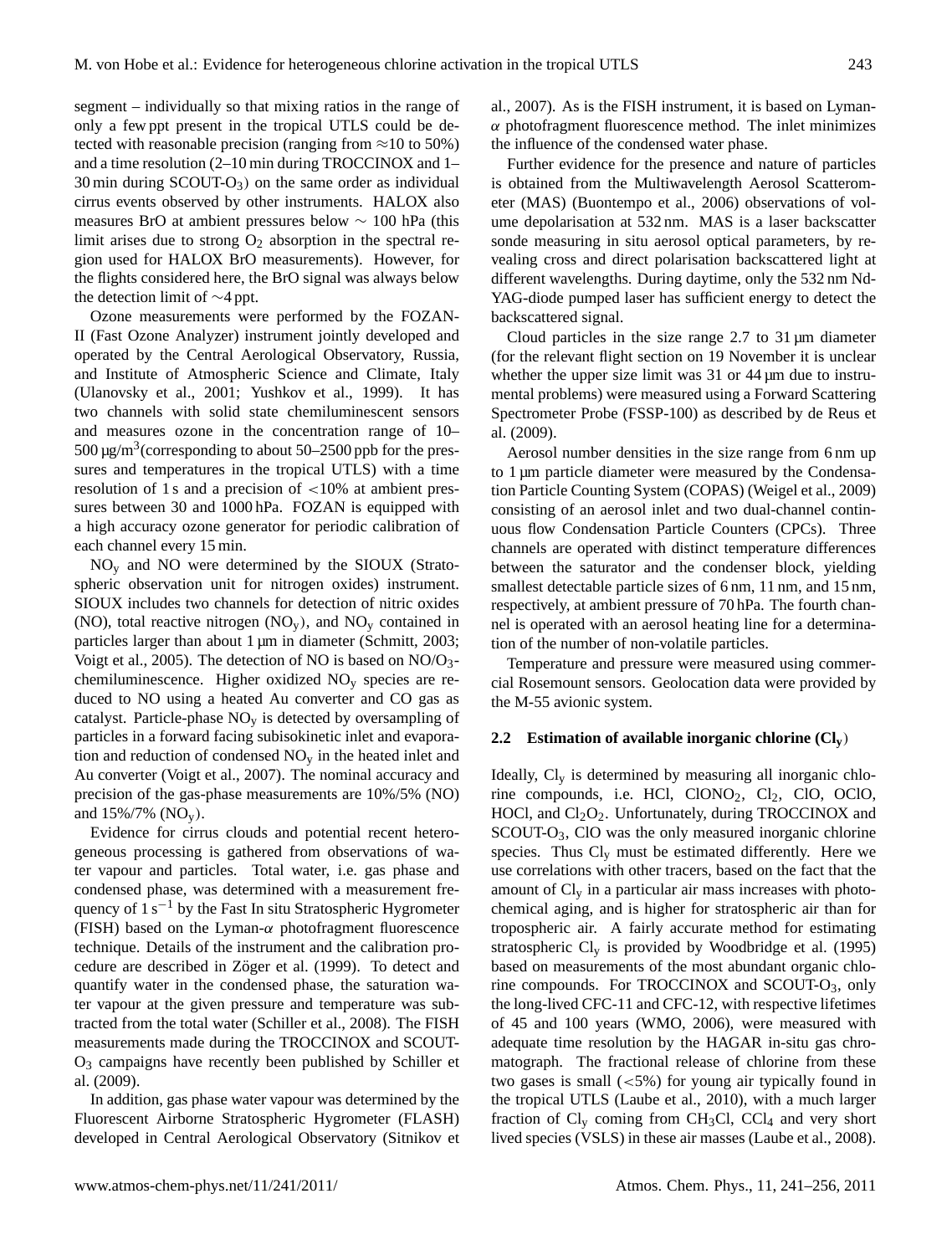Thus, a correlation with a shorter-lived tracer seems more appropriate to estimate Cly.

Therefore, we estimate  $Cl_v$  from observed  $O_3$  adopting the approach by Thornton et al. (2005). To derive a correlation representative for the region and time of our measurements, we used ACE-FTS (Atmospheric Chemistry Experiment - Fourier Transform Spectrometer, Bernath et al., 2005) satellite observations of  $O_3$  and HCl in the latitude band 30◦ N–30◦ S made between November 2004 and February 2006. On average these data yield a robust linear correlation (Fig. 1a) in fair agreement with  $O_3$  – HCl relationships shown by Marcy et al. (2004). However, for  $x(O_3) < 100$  ppb variability is high, with  $x(HCl) = 15 \pm 52$  ppt (mean and standard deviation), and the correlation tends to yield very low or even negative HCl mixing ratios. Therefore,  $x(HCl)$  was set constant to 27 ppt below 100 ppb  $O_3$  (27 ppt is used to avoid a discontinuity at  $100$  ppb  $O_3$  where the correlation yields 27 ppt). This value is in excellent agreement with balloon borne HCl observations for typical background conditions in the tropical UTLS (Mébarki et al., 2010). Using ACE-FTS measurements of a large number of inorganic and organic chlorine containing trace gases in the tropics averaged over the period of February 2004 to January 2005 (Nassar et al., 2006), a relationship between  $x(HCl)$  and  $x(Cl<sub>y</sub>)$  is established (Fig. 1b). Combining the two correlations yields  $x(Cl_v) = 8.3 \times 10^{-4} x(O_3) - 0.033$  ppb for  $x(O_3) > 100$  ppb, and  $x(Cl_v) = 50$  ppt for  $x(O_3) < 100$  ppb. This compares well with mid latitude observations (Avallone et al., 1993), where  $x(Cl_v) \approx 0.001 \ x(O_3)$ . Obviously, the uncertainty in this relationship is rather large, particularly for air with  $x(O_3)$  < 100 ppb (Fig. 1a), where both measurement uncertainties and real relative variability are greatest. In particular, the high scatter in the "low-ozone" ACE-FTS HCl data may partly originate from local variable sources of Cly. These may include very short lived halogenated substances (VSLS) as well as inorganic chlorine species. For the VSLS, Laube et al. (2008) measured  $47.1 \pm 5.7$  ppt Cl in the tropical tropopause layer (TTL), in agreement with a range of 52– 60 ppt for the estimated tropical upper tropospheric mixing ratio given in WMO (2006). For typical background conditions in the TTL, an upper limit for HCl of 20–30 ppt has been determined by Mébarki et al. (2010). An additional  $33 \pm 11$  ppt Cl have been suggested to be present in the form of phosgene  $(COCl<sub>2</sub>)$ , a reasonably stable inorganic intermediate of VSLS degradation (Fu et al., 2007).

Taking the sum of inorganic chlorine and VSLS in the tropical upper troposphere, and judging from the range of scatter in Fig. 1a,  $x(Cl_y)$  seems unlikely to exceed  $\approx$ 150 ppt in tropospheric air  $(x(O_3)$  <100 ppb), which, as will be shown below, is clearly too low to explain some of the observations of enhanced ClO by pure gas phase chemistry. A possible role of locally enhanced  $x(Cl_v)$  due to rapid convective transport of inorganic chlorine compounds (e.g. HCl, ClO, sea salt) directly from the marine boundary layer will also be discussed in Sect. 3.



**Fig. 1.** Correlations used to estimate Cly from O3. **(a)** Correlation of HCl vs. O<sub>3</sub> based on ACE-FTS satellite observations (Version 2.2-update) in the latitude band 30◦ N–30◦ S between November 2004 and February 2006 (black symbols) averaged in 50 ppb  $O_3$ bins (red symbols with  $1\sigma$ -error bars for HCl and O<sub>3</sub>). **(b)** Correlation of Cl<sub>y</sub> vs. HCl based on the tropical (30<sup>°</sup> N–30<sup>°</sup> S) chlorine inventory (based on ACE-FTS measurements of a large number of inorganic and organic chlorine containing trace gases from February 2004–January 2005) recently published by Nassar et al. (2006).

#### **2.3 CLaMS modelling studies**

The Chemical Lagrangian Model of the Stratosphere (CLaMS) (Konopka et al., 2004; McKenna et al., 2002a, b) is a hierarchy of models ranging from a box model to a 3-D Chemistry Transport Model (CTM) based on a Lagrangian transport concept in which the chemical evolution within individual air parcels is simulated along their trajectories, which are determined from ECMWF temperature data and wind fields. For this study the CLaMS modules are used in three different modes:

**–** CLaMS ST: the stationary mode with no transport and no mixing, where the air parcels stay at constant location and the chemical composition is influenced only by the diurnal photochemical cycle. This mode is used to derive typical noontime ClO mixing ratios and chlorine activation.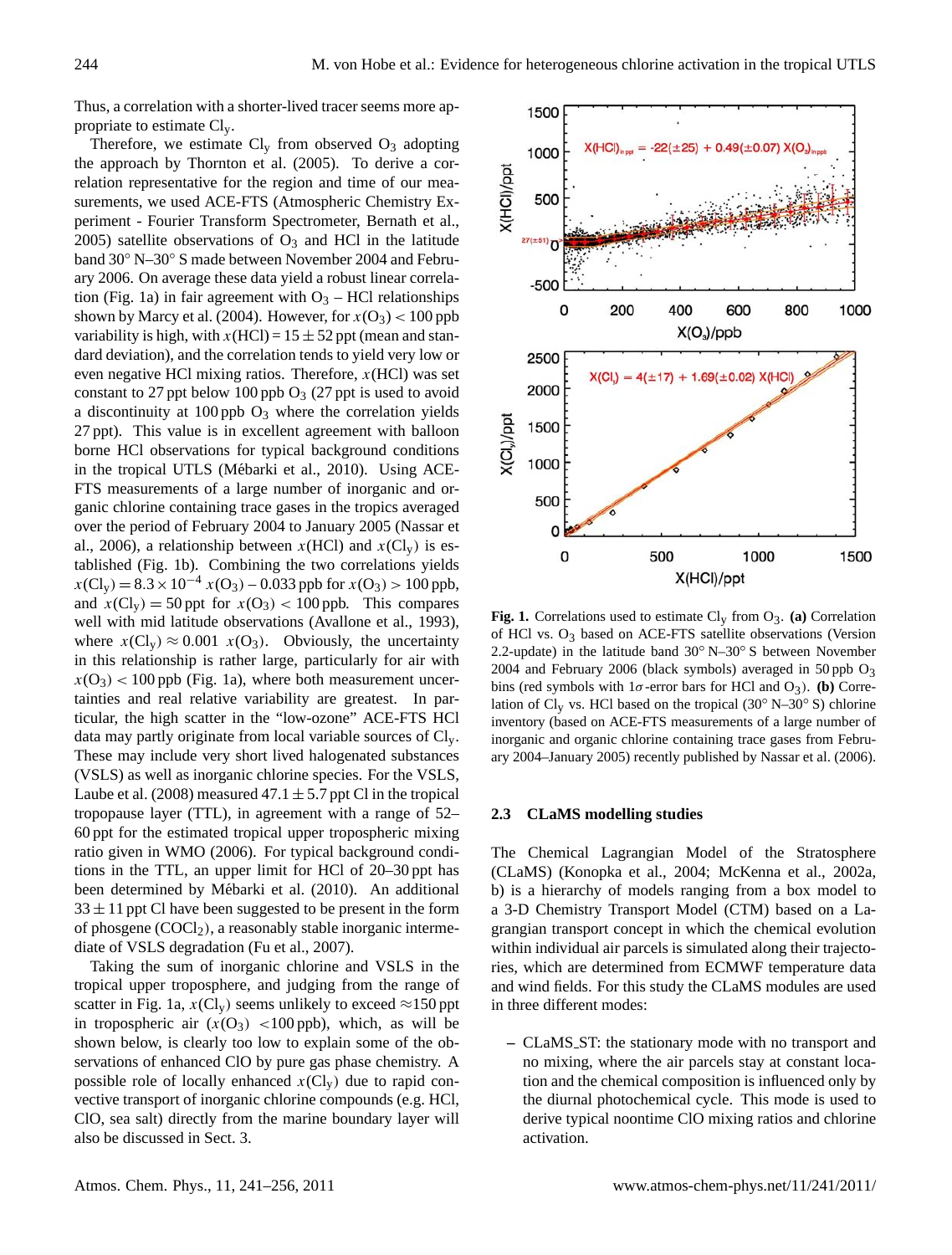- **–** CLaMS CTM: the 3-D CTM mode, in which advection and mixing are calculated. No detailed chemistry is calculated for simulations in the CTM mode. The focus of this simulation is on water vapour and the development of ice particles that form cirrus clouds. For this purpose, a novel CLaMS module to estimate Ice Water Content was employed. This module computes the conversion between gas phase water and ice water utilizing a temperature-dependent value for saturation over ice derived from freezing measurements in a simulation chamber (Gensch et al., 2008; Krämer et al., 2009; Möhler et al., 2005). Ice crystal number densities are parameterised as described in these references.
- **–** CLaMS BT: the back-trajectory mode, in which the full photochemistry is simulated along trajectories that end on selected points on the flight path. This mode is used for the case studies in this paper.

## **2.3.1 Estimation of typical noontime chlorine activation**

We estimate typical noontime ClO mixing ratios – with and without heterogeneous activation – using the stationary box model simulation CLaMS ST for the Darwin location of 13◦ S/131◦ E (for simplicity, we used this location for both campaigns in CLaMS ST) and different  $O_3$  mixing ratios from 1 to 1300 ppb (the  $O_3$  mixing ratio was reset to its initial value after each diurnal cycle, as otherwise  $O_3$  accumulated significantly over the course of the simulation). To approximately represent the typical conditions encountered during TROCCINOX and SCOUT-O<sub>3</sub>, temperature, pressure, water vapour, and aerosol number densities were initialized from their relationship with ozone averaged over all relevant flights (Fig. 2a, b, d, e).  $NO<sub>v</sub>$ , which plays a critical role for chlorine partitioning, was initialised using a midlatitude correlation from Michelson et al. (1998), which fits the  $NO<sub>y</sub>$  and  $O<sub>3</sub>$  observations made during TROCCINOX and SCOUT-O<sup>3</sup> better than the tropical correlation from the same paper (Fig. 2c). This is probably caused by the fact that only a subset of flights during TROCCINOX and SCOUT-O<sup>3</sup> were performed in tropical air masses (Brunner et al., 2009; Huntrieser et al., 2007). Cl<sup>y</sup> was initialised as a function of  $O_3$  as described in Sect. 2.2, with HCl being the only inorganic chlorine species present at the start of the model run. The simulation was run until the midday chlorine partitioning had reached equilibrium for all conditions (up to 30 iterative 1-day-cycles).

For heterogeneous chemistry in these simulations, ice formation was disabled and only reactions on liquid aerosol were simulated (this was done only for CLaMS ST; ice formation and reactions on ice were allowed in the CLaMS CTM and CLaMS BT simulations, cf. below). Although unrealistic at low temperatures (ice formation is likely and often observed below  $\approx$ 195 K), this simplification does not significantly affect heterogeneous activation rates,



**Fig. 2.** Relationship of **(a)** pressure, **(b)** temperature, **(c)**  $x(NO_v)$ , **(d)** total water and **(e)** aerosol number densities with  $O_3$  observed during TROCCINOX (green symbols) and SCOUT- $O<sub>3</sub>$  (red symbols), used to initialise the CLaMS ST simulation to estimate typical noontime Cl activation. Best fit relationships (lines) were determined for the measured data except for  $x(NO_y)$  in panel (c), where correlations from Michelson et al. (1998) are shown.

because reactions 1 to 3 on liquid aerosol have a strong negative temperature dependence and reaction probabilities  $\gamma$  below 195 K are comparable to those on ice surfaces for reactions 1 and 2 (Zhang et al., 1994; Hanson et al., 1994; Shi et al., 2001).

### **2.3.2 Simulation of cirrus occurrence**

Gas phase water in CLaMS CTM runs is initialised at the beginning of each simulation utilizing the specific humidity taken from ECMWF data. Boundaries are updated every CLaMS time step from ECMWF data as well. The formation of ice is parameterised either by using a conservative fixed value for saturation over ice of 100% (like used by ECMWF until September 2006) or a temperature dependent parameterisation for heterogeneous freezing (Gensch et al., 2008; Krämer et al., 2008; Möhler et al., 2005). This parameterisation results in saturation values between 120 and 140% in the 180 to 230 K temperature range. Water vapour with values above these saturation levels is removed from the gas phase and added to the ice water content  $x(H_2O)_{cond}$ . Water vapour and ice water content are transported and mixed like any other tracer or chemical species. Evaporation at 100% saturation and sedimentation of ice are considered, the latter by assuming a uniform particle density and size distribution, thus parameterizing processes like re- and de-hydration.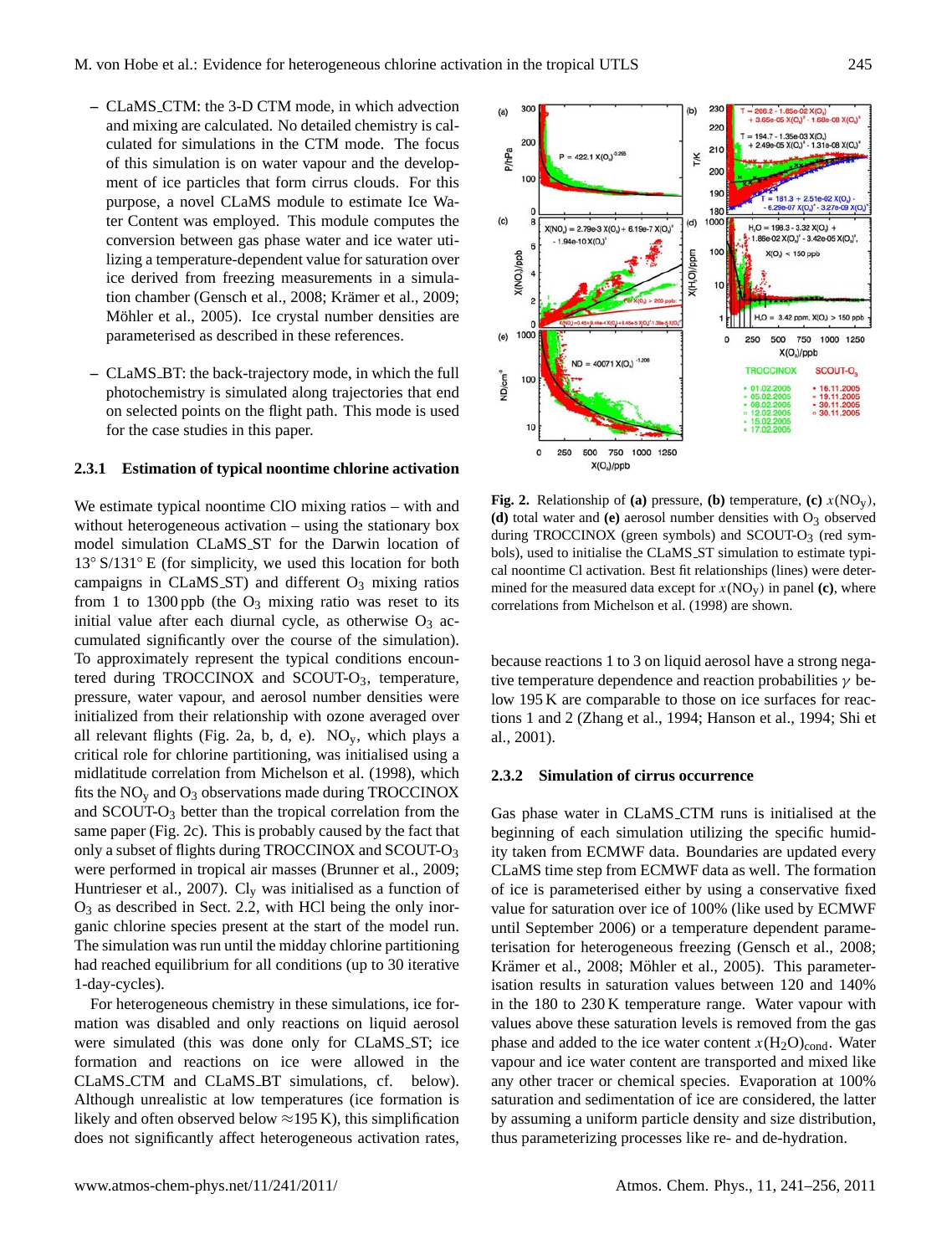### **2.3.3 Individual case study simulations**

For the case studies presented in Sect. 4, simulations using the ClaMS BT mode were performed along 10-day-backtrajectories from locations along the flight path where significant Cl-activation was observed. Observed temperatures were significantly colder than ECMWF temperatures. An offset was determined as the difference between observed temperature and ECMWF at the locations of observations and then subtracted for each air parcel individually from the temperatures along the whole trajectory. The offset varied from trajectory to trajectory, with average values of  $-3.3 \pm 1.2$  K (1 sigma) for all points of the 19 November flight and  $-1.4 \pm 1.9$  K (1 sigma) for the 30 November flight. The temperature offsets for the cases shown were  $-2.9$  K and −2.1 K, respectively.

Consistent with the above estimate,  $x(Cl_v)$  was initialised to be 50 ppt in the form of HCl. Total  $H<sub>2</sub>O$  was initialised so that the observed total water measured by FISH at the end of the simulation is reasonably well reproduced. The high values of 10 and 30 ppm and more are not unrealistic given the more tropospheric character of the air masses and the presence of ice particles expected to lead to considerable dehydration over the course of the simulations. The latter is supported by the CLaMS CTM simulations. A significantly lower initial  $H_2O$  mixing ratio in the CLaMS\_BT runs would significantly reduce particle formation. SIOUX observations (510 ppt) were used to initialise  $x(NO<sub>v</sub>)$ . Ozone was initialised from FOZAN observations ( $\approx$ 50 ppb), but it was also varied for the sensitivity studies.  $Br_v$  (= Br + BrO  $+$  HBr  $+$  BrONO<sub>2</sub>  $+$  BrCl) was set to 1 ppt, but also sensitivity studies with more Br<sup>y</sup> were performed. The remaining species were initialised from the Mainz 2-D model (Grooß et al., 1998).

Formation of and reactions on particles were treated by the CLaMS heterogeneous chemistry module that has been developed for reactions on stratospheric particles (McKenna et al., 2002a). To account for the different conditions in the tropical UTLS, the following adjustments were made:

- **–** As in the stratosphere, the heterogeneous reactions were allowed to occur on ice and interstitial sulphate aerosol. Both particle types allow uptake of  $HNO<sub>3</sub>$ . The formation threshold for ice particles was parameterised according to freezing experiments in the AIDA chamber for coated soot particles as condensation nuclei (Gensch et al., 2008; Krämer et al., 2009; Möhler et al., 2005). These experiments resulted in a temperature-dependent threshold of around 50% super-saturation for the observed temperatures.
- **–** The interstitial sulphate aerosol was initialised with  $0.1$  ppb  $H<sub>2</sub>SO<sub>4</sub>$  gas phase equivalent and an aerosol number density of 300 cm<sup>-1</sup>. In contrast to the stratospheric code, a typical ice particle radius of  $10 \mu m$ (Krämer et al., 2009) was defined and from that the

particle number density (order of magnitude:  $0.1 \text{ cm}^{-3}$ ) was calculated using the steady state  $x(H_2O)_{cond}$ .

**–** Dehydration of the air due to particle sedimentation is simulated by a simple parameterisation that is linked to the particle settling velocity (Grooß et al., 2002). The characteristic height parameter was adjusted to 3.5 km such that the observed total  $H<sub>2</sub>O$  mixing ratio by FISH was reached towards the end of the simulation.

## **3 Results**

Figure 3 shows that, during both campaigns, ClO generally increased together with ozone. During most flights, elevated ClO mixing ratios ( $\approx$ 10–20 ppt) are found only in air masses with O<sub>3</sub> mixing ratios higher than  $\approx$ 300 ppb, i.e. containing any significant fraction of aged stratospheric air. This is consistent with the expected dependence of ClO on photochemical processing and available  $Cl_v$ : mixing ratios found in stratospheric air did not significantly exceed typical noontime ClO levels expected from the known gas phase chemistry, which were estimated by the CLaMS ST simulations for gas-phase only and are represented by the black line in Fig. 3, with the dark grey shading representing uncertainties due to time of day and temperature. Because of the strong correlation of available  $Cl_v$  with ozone, the observations of significant ClO mixing ratio in these more stratospheric air masses do not represent a high degree of chlorine activation (Fig. 4).

From the CLaMS\_ST gas phase simulations, ClO is expected to remain below  $\approx$ 2 ppt in air masses with a significant tropospheric fraction  $(x(O_3) < 300$  ppb) in agreement with a large number of ClO observations at or below the HALOX detection limit. However, during a number of flights, significantly enhanced mixing ratios of up to 40 ppt ClO were found, exceeding values expected for gas phase chemistry by about an order of magnitude. Only if heterogeneous chemistry is included in the CLaMS ST simulations does the range of simulated noontime ClO mixing ratios – marked by the blue shaded area in Fig. 3 – correspond reasonably well to the high values that were sometimes observed, suggesting that heterogeneous reactions caused substantial production of active chlorine in the TTL. This seems quite realistic, because the low temperatures prevalent in the TTL will lead to relatively high heterogeneous reaction rates. Indeed, the highest degree of chlorine activation – given by the  $x(\text{ClO})/x(\text{Cl}_v)$  ratio following Thornton et al. (2003) – was found in air masses with low ozone but also very low temperatures (Fig. 4), where heterogeneous reactions are most likely to play a relevant role. However, several incidences of enhanced  $x$ (ClO)/ $x$ (Cl<sub>v</sub>) ratios were also observed at higher temperatures (Fig. 4) where heterogeneous activation may not be expected. To study this in more detail, we investigated the correspondence of Cl activation with indicators or preconditions for cirrus/ice particle presence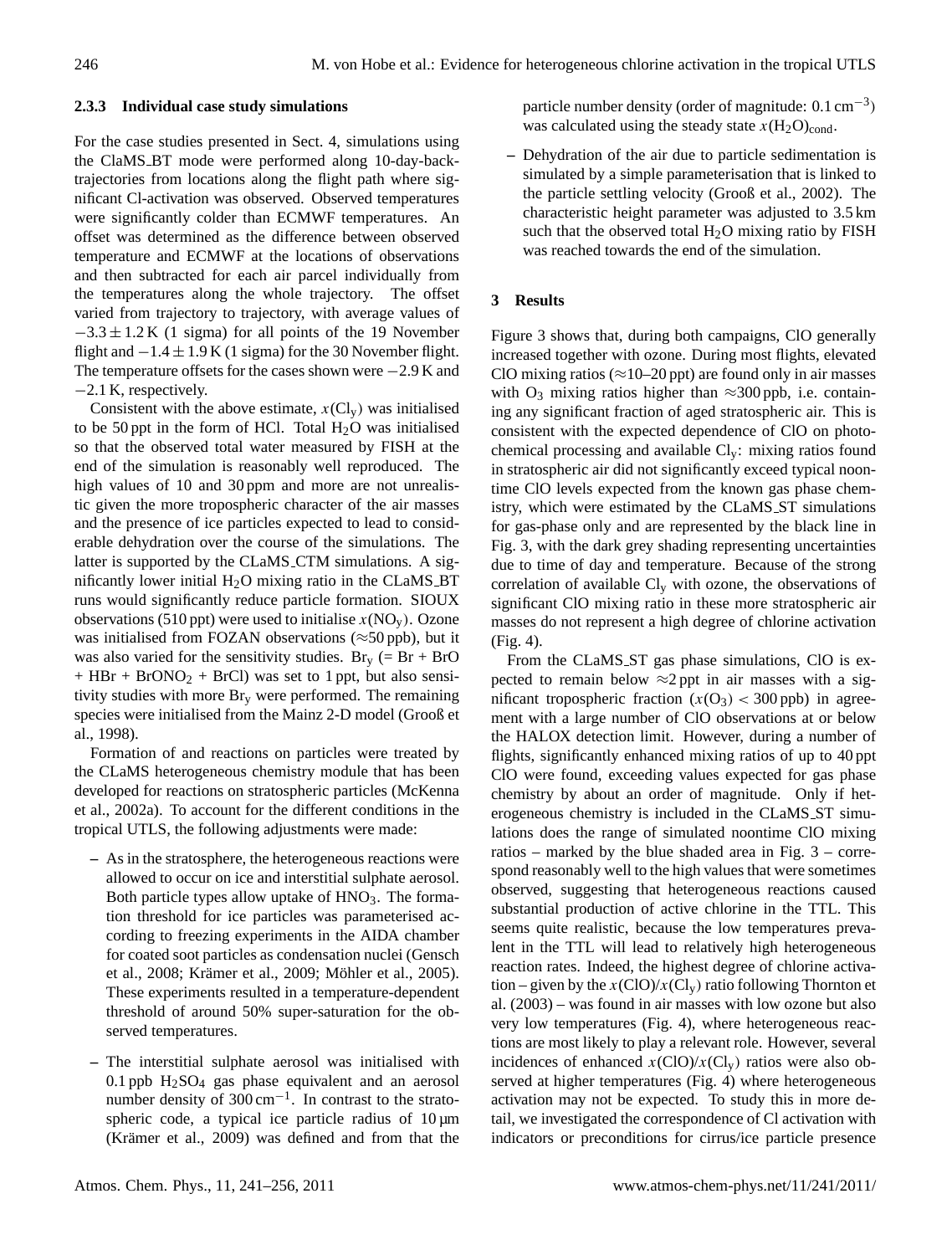

**Fig. 3.** Relation between ClO and Ozone in the tropical UTLS. Symbols represent HALOX measurements made during TROC- $CINOX$  and  $SCOUT-O3$  field campaigns with error bars representing combined uncertainties from accuracy and precision. The black line shows ClO mixing ratios expected at local noon based on CLaMS ST box-model simulations without heterogeneous reactions included; the range of values due to uncertainties in the Cly- $O<sub>3</sub>$  correlation and temperature is shown in dark grey. ClO mixing ratios observed at times significantly before or after local noon are expected to fall below this line as indicated by the light grey area. Blue shading indicates the range of ClO predicted with heterogeneous chemistry included; the upper limit is defined by the simulation with highest Cly (Fig. 1) and lowest temperatures (Fig. 2b).

other than just the observed temperature. In the top panel of Fig. 5, the ClO data are marked simultaneous measurements of aerosol depolarization (MAS) and ice water content (FISH) as clear indicators for cirrus clouds encountered in-flight. Simulations of ice water content and temperature on back trajectories in the CLaMS CTM mode provide an indication for potential recent cirrus formation. This is displayed in the middle panel and bottom panels of Fig. 5 respectively. In total there are 15 incidences of enhanced ClO with  $x({\rm ClO})/x({\rm Cl}_{v}) \ge 0.15$ , all of which are linked to either temperatures <195 K and/or the occurrence of cirrus clouds during or preceding the flight. This is a strong indication that elevated ClO mixing ratios observed during TROCCI-NOX and SCOUT-O<sub>3</sub> were caused by heterogeneous chlorine activation proceeding on cirrus ice particles and/or background aerosol at low temperatures. Transport of substantial amounts of ClO into the TTL from the stratosphere can be ruled out because this would also lead to an increase in  $x(O_3)$ . Substantial mixing ratios of several hundred ppt inorganic chlorine have been observed in the marine boundary layer (Pszenny et al., 1993), but the supposition of rapid transport to the TTL seems unwarranted because of loss by wet deposition (e.g. Crutzen and Lawrence, 2000; Mari et al., 2000). A contribution of chlorine from sea salt aerosol



**Fig. 4.** Dependence of ClO/Cl<sub>v</sub> on temperature and  $O_3$  at time of observation.  $X(CIO)/X(Cl_V)$  is calculated from HALOX ClO observations and Cly estimates as described in Sect. 2.1, so uncertainties in this quantity will be rather large. Nevertheless, observed enhancements compared to the typical gas phase ClO/Cl<sub>v</sub> ratios are significant for the majority of data points.



**Fig. 5.** ClO/Cl<sub>v</sub> ratios as a function of  $O_3$  mixing ratio and characterization of the "heterogeneous chemistry potential". Top panel: ice water content (colour code; grey:  $[H_2O]_{cond} = 0$ , black: no data) and volume depolarisation (symbol size; N/M: not measured) as proxies for cirrus particles; middle panel: integrated ice water content (colour code) and time with ice present (symbol size; N/M: not measured) simulated on 5 day back trajectories to estimate the extent of cirrus occurrence preceding the flights; bottom panel: mean ECMWF temperatures for 2 day back trajectories (colour code) and time at  $T < 195$  K (symbol size). For uncertainties in  $X(ClO)/X(Cl<sub>y</sub>)$  cf. caption to Fig. 4.

also seems unlikely because sea salt is efficiently removed by convective cloud processing before reaching the TTL (Froyd et al., 2009) and was consequently found to be absent in residual particles from evaporated high altitude subvisible cirrus ice crystals in extensive measurements made during the CR-AVE campaign (Froyd et al., 2010).

For TROCCINOX and SCOUT- $O_3$ , neither observations (e.g. tracers, water vapour, etc.) nor trajectory calculations support direct transport of boundary layer air to the TTL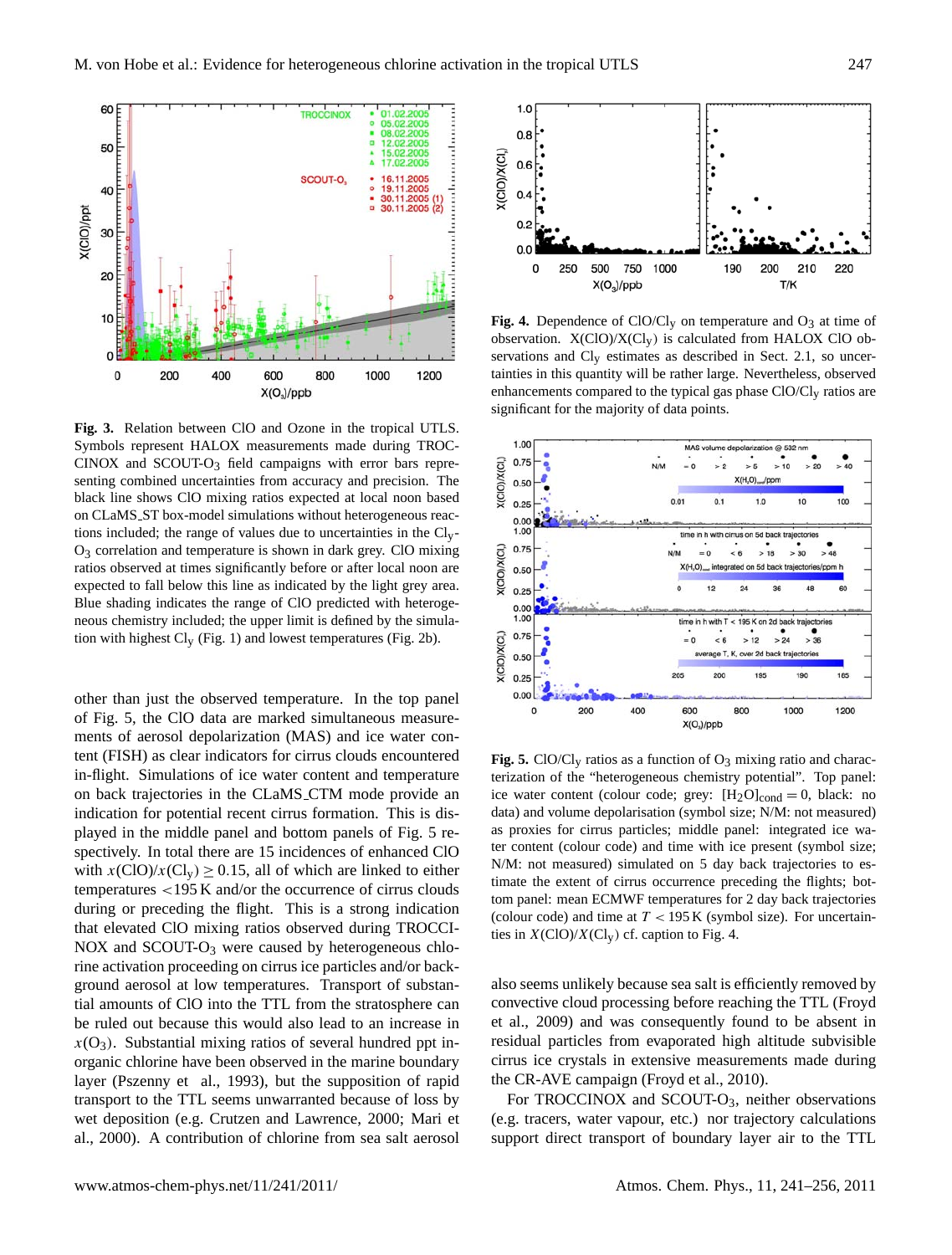for the probed air masses with elevated ClO mixing ratios. The fact that observed ClO mixing ratios were generally higher during  $SCOUT-O_3 - at a site strongly influenced by$ marine air – than during TROCCINOX (Fig. 3) could of course point to transport from the marine boundary layer, but we deem this unlikely for the reasons described above. A more plausible explanation may be the higher altitude of the tropopause and the observed cirrus clouds and therefore possibly a higher abundance of  $Cl<sub>v</sub>$  that can be activated during the SCOUT-O<sub>3</sub> campaign in Darwin. The tropopause was also significantly colder during SCOUT-O<sub>3</sub> than during TROCCINOX (Fig. 2a), resulting in faster heterogeneous processing on background aerosol and more extensive and prolonged cirrus formation during  $SCOUT-O<sub>3</sub>$ . This conclusion is supported by the CLaMS\_CTM simulations.

# **4 Case studies – investigation of the Cl activation mechanism**

Several incidences of strongly enhanced ClO were observed during two SCOUT-O<sub>3</sub> flights on 19 and 30 November 2005, which we examine in more detail in the following. Figures 6 and 7 show observations of ClO,  $O_3$ , NO<sub>y</sub> and NO, H<sub>2</sub>O (gas phase and total), particle number densities, temperature and solar zenith angle as well as ice water content predicted by CLaMS simulations along the flight path and along 5-day backtrajectories preceding the flight. For 19 November, the HALOX NO-addition-cycle integration was carried out with a variable time resolution such that time resolution is maximised while still obtaining a sufficient signal-to-noise ratio. For the most prominent event of potential cirrus activation (cf. below), mean and standard deviation of all points inside the grey shaded area are also shown. Between 06:00 and 07:00 UTC, when the aircraft carried out a rapid succession of short ascents and descents, the frequency of variations in pressure and temperature was higher than the averaging time scales needed to obtain data at an adequate signal-to-noise ratio. On 30 November, longer averaging periods were necessary due to low detector sensitivity.

In many cases, the enhanced ClO is clearly associated with cirrus clouds, i.e. elevated ClO occurs with low temperature and the presence of ice water. The latter is deduced from either FISH total water mixing ratios exceeding gas phase water vapour and/or the saturation over ice (unfortunately, no FLASH data are available for 30 November 2005), or from the presence of large particles detected by the FSSP instrument, or both. From the CLaMS simulations, the presence of ice seems likely also for the point with ∼22 ppt ClO at the end of the ascent on 19 November. The ClO mixing ratios around 10 ppt observed near the end of this flight not associated with low temperatures and ice originate from stratospheric air identified by the higher ozone levels measured by FOZAN (cf. also Figs. 3 and 4). The distribution of water vapour around the flight track – estimated using



Fig. 6. Observations made during the SCOUT-O<sub>3</sub> flight on 19 November 2005 from Darwin (see text for details). Also shown in the top panel are CLaMS\_CTM simulations of  $X(H_2O)$  around the Geophysica flight track with white contours indicating the predicted occurrence of cirrus clouds. The bottom panel shows CLaMS  $X(H_2O)_{cond}$  along 5-day backtrajectories ending on the flight track.

CLaMS CTM and shown in the top panel – suggests highest ClO levels near the top of cirrus clouds. For 30 November (Fig. 7), the observations of elevated ClO are not necessarily found near the top of the cirrus layer, at least according to the CLaMS simulations. Of the three points marked by the grey shading, simultaneous observations of cirrus particles (FSSP and FISH) were only made for the first one. For the second point, an association with cirrus occurrence is uncertain, while the third observation of elevated ClO at the beginning of the decent coincides with the aircraft passing through a cirrus layer. Interestingly, the observations on 30 November were made in darkness ( $SZA > 100^\circ$ ), when significant amounts of ClO are not normally expected. This will be discussed in detail below.

Both flights were investigated in detail using the CLaMS BT chemistry simulation along back trajectories described in Sect. 2.3. The purpose of these simulations is to understand the observed heterogeneous chlorine activation in a qualitative sense and to investigate possible mechanisms. Clearly, the CLaMS\_BT simulations are not expected to quantitatively reproduce all observations made during the flight, because of the uncertainties in the ECMWF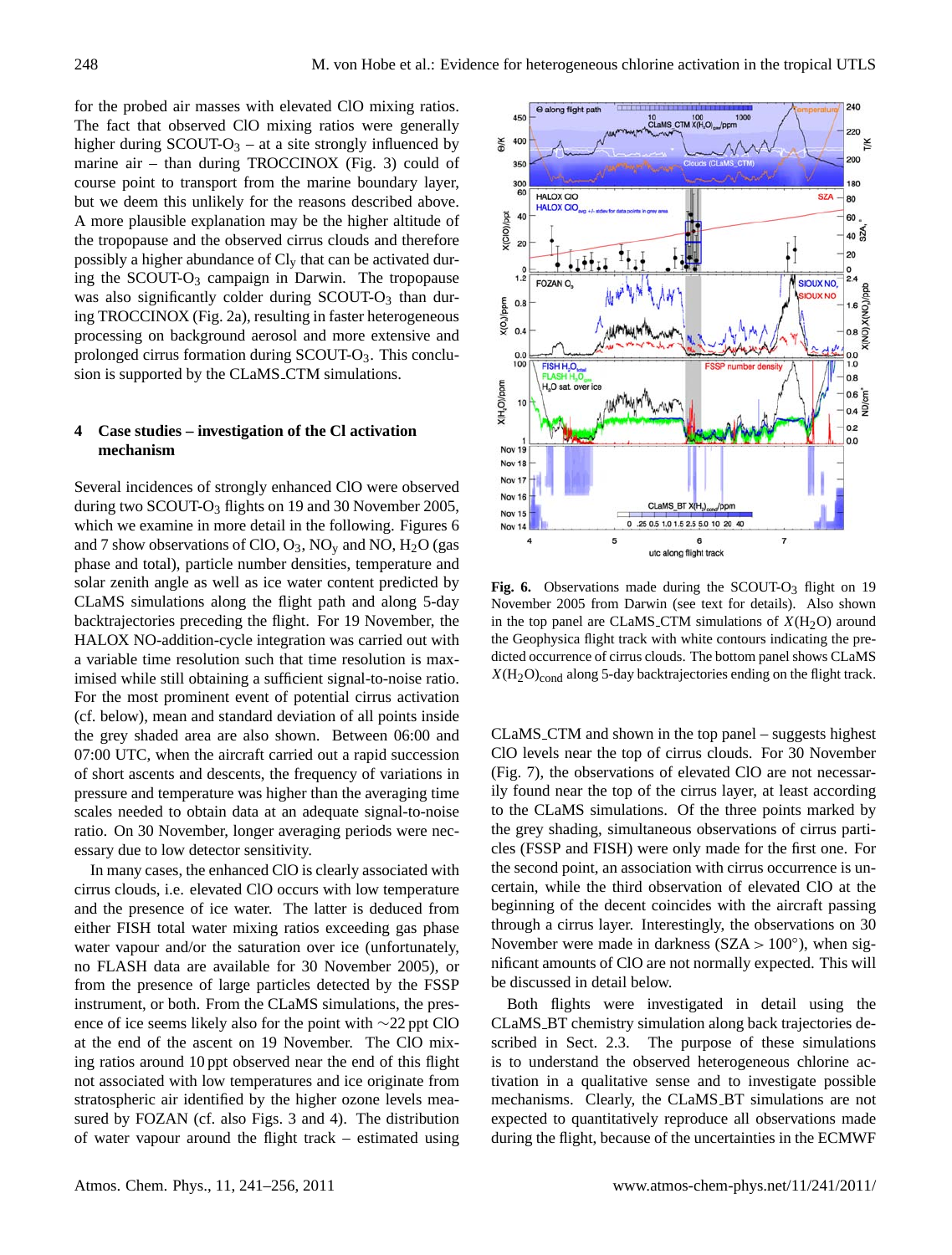

**Fig. 7.** As Fig. 6 but for the flight on 30 November 2005.

wind fields and more importantly the chemical initialisation. Moreover, processes such as mixing of air masses and sedimentation of ice-particles from higher altitudes are not represented in the model.

Figure 8 shows the simulation results for the flight on 19 November 2005 along one chosen back-trajectory for a time window where high chlorine activation was observed by HALOX. Using the observed mixing ratios of ozone,  $NO<sub>v</sub>$ , and H<sub>2</sub>O, the simulation did not reproduce the observed ClO mixing ratios. However, the simulation indeed shows the observed almost complete chlorine activation in sensitivity studies run with higher  $Br_v$  and/or  $O_3$  mixing ratios (Fig. 8). For the run with 200 ppb  $O_3$  and 1 ppt Br<sub>y</sub> (green) CLaMS BT predicts ClO to be present in significant amounts during night-time. This is also the case for the 30 November simulation shown in Fig. 9. Here, the observations were actually made in darkness and confirm the model results in this respect. To understand this surprising result, one needs to take a closer look at the night-time reservoir species and the respective rates of ClO conversion. Both the nature of the night-time reservoir and the conversion rate depend on the chemical conditions, in particular the amounts of  $NO<sub>x</sub>$  and BrO present. When  $NO<sub>x</sub>$  is available (with mixing ratios roughly  $>15$  ppt), ClO reacts with NO<sub>2</sub> to form  $CIONO<sub>2</sub>$  (e.g., between 2 and 4 days prior to the observations, the amount of  $CIONO<sub>2</sub>$  produced in the simulations essentially matches the difference between daytime



**Fig. 8.** CLaMS BT simulation results for the flight on 19 November 2005 for various parameters along a chosen back-trajectory ending on the flight path at 05:51 UTC, i.e. in the time window where chlorine activation was observed by HALOX for different initialisations: Red: 1 ppt  $Br_y/50$  ppb  $O_3$ ; black: 1 ppt  $Br_y/125$  ppb  $O_3$ ; green: 1 ppt  $Br_y/200$  ppb  $O_3$ ; blue: 5 ppt  $Br_y/125$  ppb  $O_3$ . Corresponding observations at the trajectory endpoints are shown in grey. The observed  $x(O_3)$  was ∼60 ppb.

and nighttime  $NO<sub>x</sub>$  and coincides with the drop in ClO, both shown by the blue and green lines in Fig. 9). If particles are present, this can heterogeneously convert to  $Cl<sub>2</sub>$  that quickly returns to ClO after sunrise. If  $NO<sub>x</sub>$  levels drop to a few ppt or less, this pathway becomes too inefficient to remove ClO. OClO and BrCl are formed at reasonable rates if sufficient BrO is present. This is the case in the simulations with prescribed  $\text{Br}_{v}$  of 5 ppt (blue line in Figs. 8 and 9, cf. below), while the 1 ppt assumed in the other model runs is not sufficient. If neither  $NO<sub>2</sub>$  nor BrO are present, the only significant loss of ClO at night occurs via the ClO self reaction  $ClO + ClO + M \rightarrow ClOOCl$ . However, even though the rate constant  $k_f$  of this dimer formation reaction is fast at low temperatures, the reaction proceeds much slower in the tropical UTLS than for example in the activated polar vortices, which is due to the quadratic dependence of the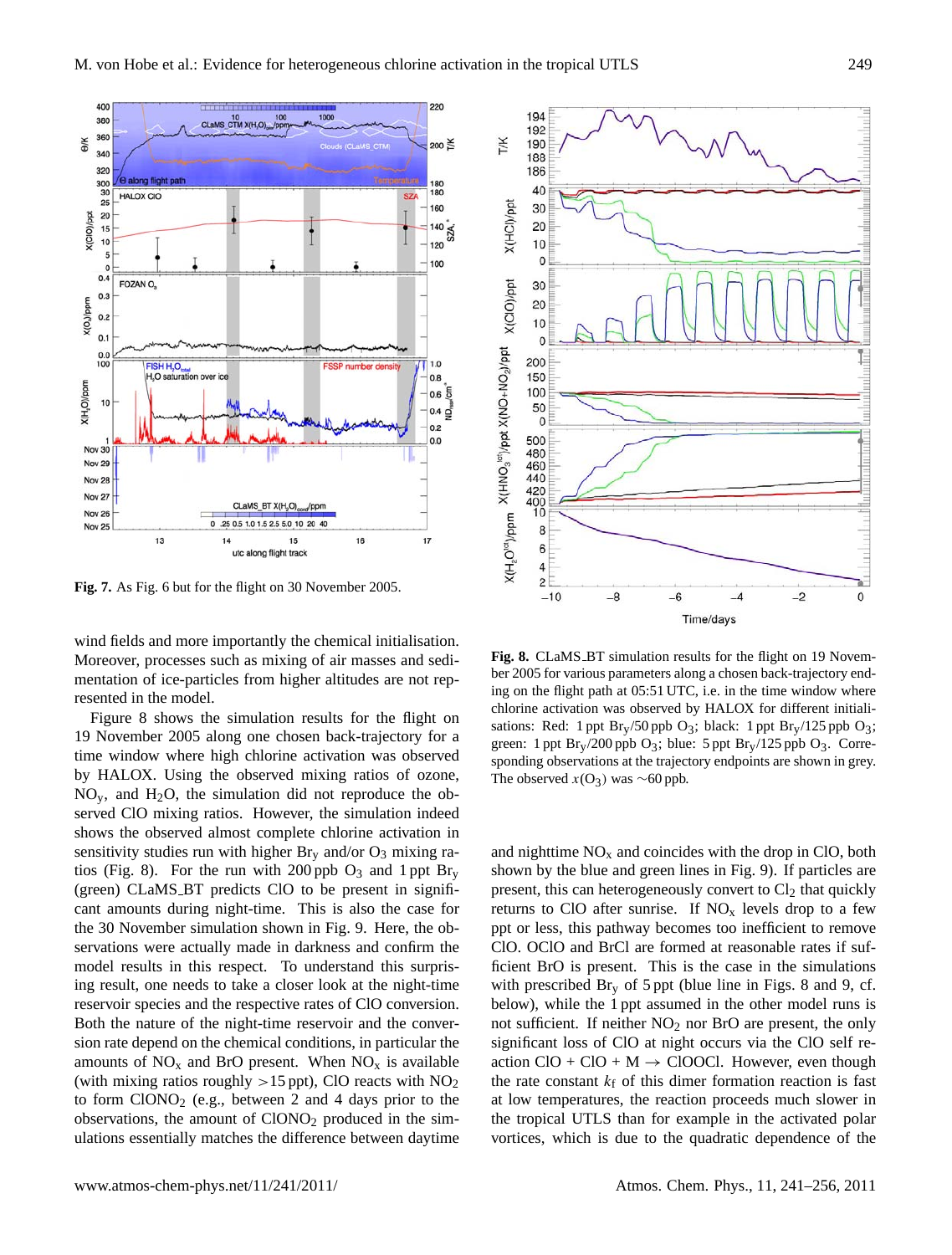

**Fig. 9.** As Fig. 8 but for the flight on 30 November 2005 with the trajectory ending on the flight path at 14:06 UTC. The dotted lines show simulations with different rate constants for the ClO/ClOOCl reaction (see text for details). The observed  $x(O_3)$  was ∼60 ppb.

reaction rate on the ClO concentration. For the conditions found on 19 and 30 November, the lifetime of ClO with respect to dimer formation is too long for complete conversion overnight. This seems to be confirmed by the observed ClO mixing ratios on 30 November that are even higher than the simulated ones. However, this difference is not surprising given the uncertainties in the measurements, in the amount of  $Cl_v$  with which the model is initialized, and in the rate constants governing the ClO/ClOOCl partitioning. The latter is shown by the dotted lines in Fig. 9, where a combination of  $k_f$  according to Nickolaisen et al. (1994) and a ClO/ClOOCl equilibrium constant according to Plenge et al. (2005) is used that has been shown by von Hobe et al. (2007) to more realistically reproduce ClO and ClOOCl mixing ratios made in the Arctic.

The mechanism of chlorine activation implemented in CLaMS (both CLaMS ST and CLaMS BT) is illustrated in Fig. 10. In the presence of ice surfaces and sunlight, chlorine activation is possible by the following reaction chains

|           | $ClO + NO2$                       | $\rightarrow$ ClONO <sub>2</sub>                                                              | (R5)                 |
|-----------|-----------------------------------|-----------------------------------------------------------------------------------------------|----------------------|
|           | $HC1 + ClONO2$                    | $\rightarrow$ Cl <sub>2</sub> +HNO <sub>3</sub>                                               | (R1, het.)           |
|           | $Cl2 + h\nu$                      | $\rightarrow$ 2Cl                                                                             | (R6)                 |
|           | $2 \times \text{Cl} + \text{O}_3$ | $\rightarrow$ ClO+O <sub>2</sub>                                                              | (R7)                 |
|           |                                   | Net: $HCl + NO2 + 2O3 \rightarrow ClO + HNO3 + 2O2$                                           | $(\text{chain } 1),$ |
|           |                                   |                                                                                               |                      |
|           | $ClO+HO2$                         | $\rightarrow$ HOCl+O <sub>2</sub>                                                             | (R8)                 |
|           | HCl+HOCl                          | $\rightarrow$ Cl <sub>2</sub> +H <sub>2</sub> O                                               | (R2, het.)           |
|           | $Cl2 + h\nu$                      | $\rightarrow$ 2Cl                                                                             | (R6)                 |
|           | $2 \times \text{Cl} + \text{O}_3$ | $\rightarrow$ ClO+O <sub>2</sub>                                                              | (R7)                 |
|           |                                   | Net: HCl+HO <sub>2</sub> + 2O <sub>3</sub> $\rightarrow$ ClO+H <sub>2</sub> O+3O <sub>2</sub> | $(\text{chain } 2)$  |
| and       |                                   |                                                                                               |                      |
|           | $ClO + NO2$                       | $\rightarrow$ ClONO <sub>2</sub>                                                              | (R5)                 |
|           | $H_2O + ClONO_2$                  | $\rightarrow$ HOCl+HNO <sub>3</sub>                                                           | (R3, het.)           |
|           | HCl+HOCl                          | $\rightarrow$ Cl <sub>2</sub> +H <sub>2</sub> O                                               | (R2, het.)           |
|           | $Cl2 + h\nu$                      | $\rightarrow$ 2Cl                                                                             | (R6)                 |
| $2\times$ | $Cl + O_3$                        | $\rightarrow$ ClO+O <sub>2</sub>                                                              | (R7)                 |

Net :  $HCl + NO<sub>2</sub> + 2O<sub>3</sub> \rightarrow ClO + HNO<sub>3</sub> + 2O<sub>2</sub>$  (chain 3)

Detailed investigations on the reaction rates of all modelled chemical reactions were performed in order to assess the relative importance of these individual reaction chains in the simulations under various conditions. Although all these chains start with a deactivation reaction, two chlorine reservoir molecules are activated by the subsequent heterogeneous reaction, resulting in a net chlorine activation (Müller et al., 1994). At the same time as they activate chlorine, chains 1 and 3 remove  $NO<sub>x</sub>$  from the gas phase into the particle phase as  $HNO<sub>3</sub>$ .

These reactions are counteracted by the chlorine deactivation reaction

$$
Cl + CH_4 \rightarrow HCl + CH_3. \tag{R9}
$$

The net chlorine activation through chains 1–3 can only take place if the overall activation rate is faster than the chlorine deactivation via Reaction (R9). The simulations show that once low  $NO<sub>x</sub>$  levels are reached (by removal through chains 1 and 3), chlorine partitioning suddenly switches from low to almost complete activation. The reason for this behaviour will be explained below. The sensitivity studies show that the occurrence of this threshold is especially sensitive to  $\text{Br}_y$  and  $O<sub>3</sub>$  levels.

During daytime, when ClO is present, Reaction (R5) is slow due to most  $NO<sub>x</sub>$  being present in the form of NO. To understand the dependencies of chlorine activation on  $x(Br_y)$ and  $x(O_3)$ , the ratios  $x(Cl)/x(ClO)$  and  $x(NO_2)/x(NO)$  are critical. Under tropical daytime conditions in the TTL,  $x$ (Cl)/ $x$ (ClO) is determined by Reactions (R7) and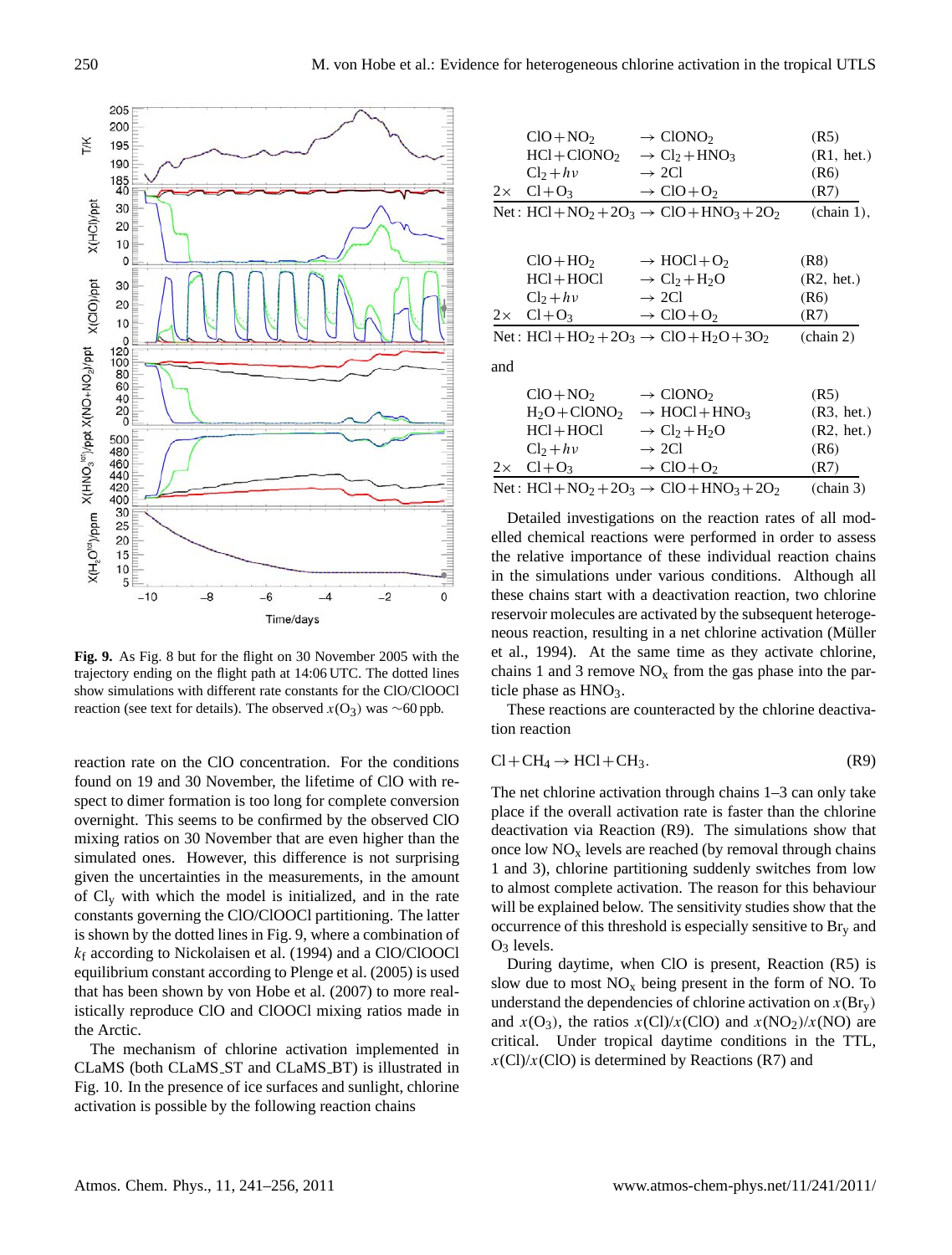

**Fig. 10.** Schematic of the chemical reaction system governing chlorine partitioning in ClaMS. Green arrows denote heterogeneous reactions.

$$
ClO + NO \rightarrow Cl + NO_2. \tag{R10}
$$

and can be approximated by

$$
\frac{x(CI)}{x(CIO)} = \frac{c(CI)}{c(CIO)} = \frac{k_{10}c(NO)}{k_7c(O_3)}
$$
(1)

assuming photochemical steady state.

Similarly, the  $x(NO<sub>2</sub>)/x(NO)$  ratio is determined by (R10),

$$
BrO + NO \rightarrow Br + NO_2, \tag{R11}
$$

$$
O_3 + NO \rightarrow O_2 + NO_2, \tag{R12}
$$

and

$$
NO2 + h\nu \to NO + O
$$
 (R13)

giving

$$
\frac{x(\text{NO}_2)}{x(\text{NO})} = \frac{c(\text{NO}_2)}{c(\text{NO})} = \frac{k_{10}c(\text{ClO}) + k_{11}c(\text{BrO}) + k_{12}c(\text{O}_3)}{J_{13}} \tag{2}
$$

The simulations show that chain 1 is most important in the case of low chlorine activation. The chlorine activation rate  $R_{\text{act}\_1}$  through chain 1 is given by

$$
R_{\text{Act}\_1} = k_5 c(\text{ClO})c(\text{NO}_2) \tag{3}
$$

which, using Eq. (2), becomes

$$
R_{\text{Act}\_1} = k_5 c(\text{ClO}) c(\text{NO}) \frac{k_{10} c(\text{ClO}) + k_{11} c(\text{BrO}) + k_{12} c(\text{O}_3)}{J_{13}}. (4)
$$

The deactivation rate  $R_{\text{Deact\_9}}$  through Reaction (R1) is given by

$$
R_{\text{Deact}\_} = k_9 c \text{(Cl)} c \text{(CH}_4) \tag{5}
$$

which, using Eq. (1), becomes

$$
R_{\text{Deact}\_} = \frac{k_9 k_{10} c (\text{NO}) c (\text{ClO}) c (\text{CH}_4)}{k_7 c (\text{O}_3)} \tag{6}
$$

A sufficient condition for chlorine activation in the presence of ice surfaces is given if the chlorine activation rate exceeds the deactivation rate:

$$
\frac{R_{\text{Act}\_1}}{R_{\text{Deact}\_9}} = \frac{k_5 k_7 c(\text{O}_3)}{k_9 k_{10} J_{13}} \frac{k_{10} c(\text{ClO}) + k_{11} c(\text{BrO}) + k_{12} c(\text{O}_3)}{c(\text{CH}_4)} > 1 \tag{7}
$$

The simulations show that  $NO<sub>x</sub>$  is converted to  $HNO<sub>3</sub>$  by chains 1 and 3 (with chain 1 dominating). If very low  $NO<sub>x</sub>$ mixing ratios are reached, chains 1 and 3 do not work anymore and further chlorine activation can only occur via chain 2.

The condition formulated above (Eq. 7) is independent of  $NO<sub>x</sub>$ . Simulations demonstrate that in the case that chlorine is already activated, the chlorine activation chains keep working, even if  $NO<sub>x</sub>$  is added. However, in this case,  $NO<sub>x</sub>$  is converted to  $HNO<sub>3</sub>$  at a rate of about 150 ppt/day through chain 1.

The dependence of  $R_{\text{Act}\_1}/R_{\text{Deact}\_9}$  (Eq. 7) on ClO itself is the main reason for the threshold-like behaviour of chlorine activation. If some chlorine is activated and is in the form of ClO, the effective activation rate increases. This causes a hysteresis-like behaviour in chlorine activation: under otherwise identical conditions, air masses with activated chlorine may stay activated whereas air masses without chlorine activation may not be activated at all. In the case of full activation an almost complete removal of  $NO<sub>x</sub>$  is simulated.

Although chlorine activation is not simulated using the observed mixing ratios of  $O_3$ , BrO and  $NO_x$ , it has been shown that the point at which the system switches to chlorine activation sensitively depends on a number of factors. Possible uncertainties are present in the simulation e.g. the reaction rates or possible omitted chemical reactions, and temperatures along the back-trajectory. A Gaussian error propagation of Eq. (7) with respect to uncertainties of the individual rate constants given in Sander et al. (2006) at 200 K yields an uncertainty of about a factor of 3 for  $R_{\text{Act}\_1}/R_{\text{Deact}\_9}$  (this does not yet include the uncertainty of the photolysis rate or the uncertainty of any of the chemical species concentrations). Further, there are indications that the formation of HOCl from  $ClO + HO<sub>2</sub>$  may be faster than recommended (Kovalenko et al., 2007; Stimpfle et al., 1979; von Clarmann et al., 2008). If these indications were true the Cl activation would be even faster.

To illustrate the complex sensitivity of chlorine activation to various mixing ratios and rate constants, we plotted in Fig. 11 the ClO mixing ratio on the final day of the trajectory that ends on the observed point with high chlorine activation for different initial ozone mixing ratios. The red symbols show results for the 1 ppt  $Br_v$  and the standard set of chemical reactions. A full Cl-activation is found for ozone mixing ratios above a threshold of about 185 ppb. The precise location of this threshold depends on model parameters.

If for the reaction  $(CIO + HO<sub>2</sub>)$  a faster rate coefficient is assumed as suggested by (Kovalenko et al., 2007; Stimpfle et al., 1979; von Clarmann et al., 2008), the threshold for full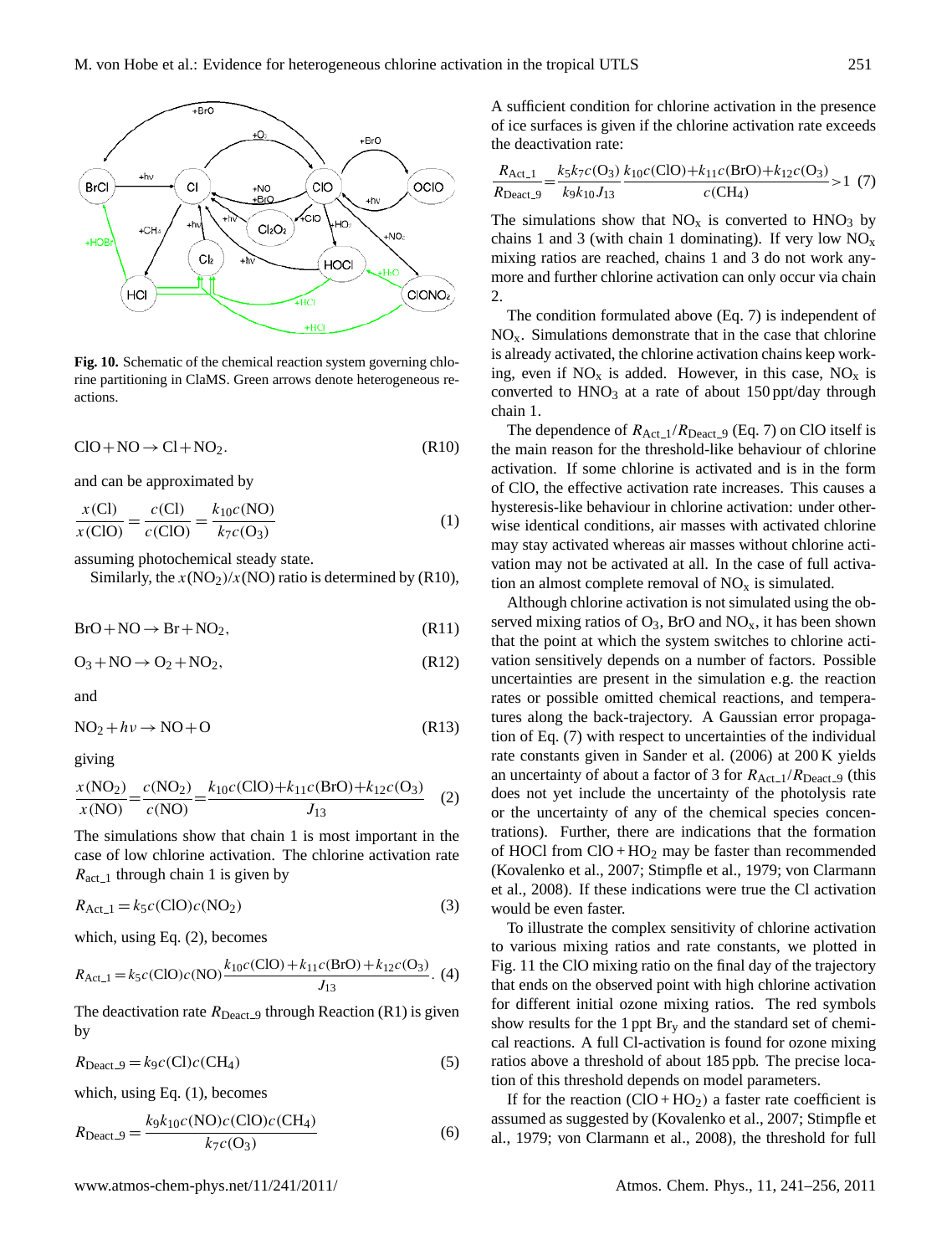

**Fig. 11.** Sensitivity of final day ClO in the CLaMS BT simulation results for the flight on 19 November 2005 (Fig. 8) to ozone mixing ratio for various input parameterisations as described in detail in the text. The changes made to the reference parameterisation (red) are indicated in the graph and are cumulative from right to left.

chlorine activation is found at slightly lower ozone mixing ratios (blue symbols in Fig. 11). In addition, there are assumptions in this simulation that also introduce uncertainty in the heterogeneous reaction rates. A sensitivity study was performed using an increase of all heterogeneous reaction rates by a factor of 5 (green symbols). This would correspond to using the lower climatological limit of ice particle radius of about  $2 \mu m$  (Gensch et al., 2008; Krämer et al., 2009; Möhler et al., 2005). The uncertainty of gasphase reaction rate coefficients at temperatures below 190 K is also significant. The orange symbols show simulations in which the reaction rate coefficient of the reaction  $O_3 + NO$  is changed to the upper error limit of the recommended value. The brown symbols correspond to the upper error limit of the recommended value for the reaction  $(CIO + NO<sub>2</sub>)$ . The position of the threshold also depends on the amount of available Bry. The remaining symbols (light blue, pink, light grey, dark grey) correspond to assumptions of larger  $Br_v$  mixing ratios of 2, 3, 4, and 5 ppt, respectively. A combination of all changes with the assumption of  $5$  ppt  $Br<sub>v</sub>$  would result in full chlorine activation at 50 ppb  $O_3$ .

The amount of  $Br<sub>y</sub>$  from VSLS entering the stratosphere is subject to debate. A range of 3–8 ppt is given in WMO (2006). A comprehensive inventory of bromine containing VSLS from balloon-borne measurements (Laube et al., 2008) supports the lower end of this given range, while Salawitch et al. (2010) argue for a contribution of up to 10 ppt. In any case, VSLS bromine would not be expected to be completely converted to inorganic forms in the more tropospheric air masses encountered here, and neither the HALOX BrO measurements (always <4 ppt detection limit) nor earlier observations of inorganic bromine in the tropical upper troposphere and UTLS (Dorf et al., 2008) warrant mixing ratios above 5 ppt. Finally, the blue lines in Figs. 8 and 9 show that 5 ppt Br<sup>y</sup> are sufficient to remove most of the ClO present rapidly after nightfall, so  $5$  ppt  $\text{Br}_{v}$  would be inconsistent with the observation of ClO being present in darkness.

For the combinations of  $O_3$  and  $Br_v$  mixing ratios resulting in heterogeneous chlorine activation, the CLaMS BT simulation yields much lower  $NO<sub>x</sub>$  values than observed. This is puzzling, because any ClO formed will rapidly react with NO<sup>2</sup> to form ClONO2. But as long as the ice particles providing the heterogeneous surfaces are there, the deactivation caused by this reaction will not persist. To the contrary, chlorine activation is preserved or even amplified by  $CIONO<sub>2</sub>$  reacting heterogeneously with HCl or  $H<sub>2</sub>O$  (Fig. 10) until at some point all the  $NO<sub>x</sub>$  is removed from the gas phase into  $HNO<sub>3</sub>$  on the particles by this process (blue and green lines in Figs. 8 and 9). This happens on a time-scale of about 1 day, so the simultaneous observation of high ClO and  $NO<sub>x</sub>$  mixing ratios can be explained if the  $NO<sub>x</sub>$  measured by SIOUX was produced or transported within a few hours preceding the flight. A plausible explanation may be in-situ  $NO<sub>x</sub>$  production by lightning in Hector and other single cell continental thunderstorms in the measurement area. A sensitivity simulation was carried out, in which 300 ppt of the prevailing  $HNO<sub>3</sub>$  was artificially reformed into  $NO<sub>x</sub>$ . It was observed that the  $NO<sub>x</sub>$  addition did leave the model in the chlorineactivated state, and the additional  $NO<sub>x</sub>$  was reformed back to  $HNO<sub>3</sub>$  through reaction chains 1 and 3 on a time scale of about one day. Thus, jointly elevated ClO and  $NO<sub>x</sub>$  is plausible if the in-mixing of  $NO<sub>x</sub>$ -rich air is indeed very recent. Huntrieser et al. (2009) find clear evidence for lightning induced  $NO<sub>x</sub>$  by thunderstorm systems on 19 November between 02:00 and 07:00 UTC at lower flight levels observed by the DLR Falcon aircraft. The elevated  $NO<sub>x</sub>$  observed by SIOUX on the Geophysica just before 06:00 UTC could be a product of fresh outflow from these systems.

In-mixing of fresh convective outflow would also affect ozone mixing ratios, which on both days were on the order of 50 ppb for the parts of the flights where elevated ClO was observed, quite in contrast to the  $200$  ppb  $O_3$  needed to obtain heterogeneous activation in the CLaMS\_BT simulations.

### **5 Conclusions**

Observations of ClO in the tropics between 11 and 20 km altitude were made during two aircraft campaigns in 2005. In general, higher ClO mixing ratios were found in air masses of stratospheric origin, but incidences of enhanced ClO of up to 40 ppt in tropospherically dominated air masses were observed during and after cirrus events and/or following periods of relatively low temperatures. Thus there is strong evidence for heterogeneous chlorine activation proceeding in the tropical UTLS on both ice particles and background aerosol at low temperature, although our results do not provide sufficient evidence to assess the relative importance of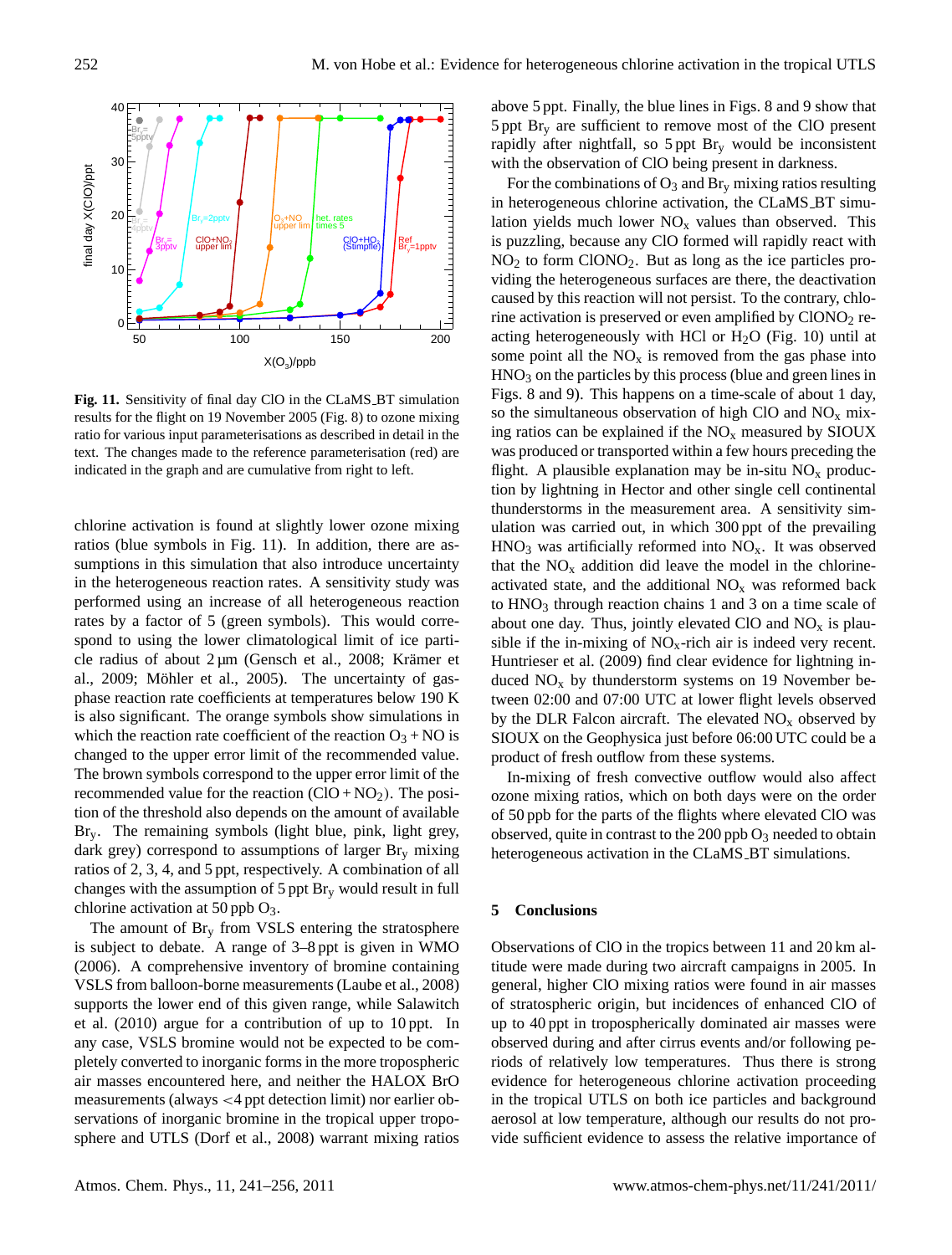the two. As demonstrated by CLaMS ST and CLaMS CTM simulations, the amount of active chlorine that can be produced by heterogeneous activation, and consequently ClO mixing ratios in the tropical UTLS, depend most strongly on the availability of  $Cl_v$  and on the persistence of temperatures below  $\approx$ 195 K and/or the life-time of the cirrus clouds. With the CLaMS BT simulations for the case studies we could demonstrate that an almost complete chlorine activation near the tropopause is possible but depends on many factors. Because of competing activation and deactivation chains, different Cl activation may be found in similar air masses. With the known chemical mechanisms and rate constants, the conditions under which the CLaMS model predicts complete activation is most sensitive to  $O_3$  and  $Br_v$  concentrations, with uncertainties in individual reaction rate constants leading to a significant uncertainty in the threshold condition for the domination of the chlorine activation chain.

Clearly, the model parameters used in the CLaMS model runs where almost complete activation was simulated do not correspond closely to observations, in particular with respect to observed  $O_3$  and  $NO_x$  levels, suggesting that the understanding and, consequently, model implementation of the relevant chemical processes in the TTL is yet incomplete. Part of the discrepancies may be explained by uncertainties in rate constants and Br<sup>y</sup> levels, and/or mixing processes within less than one day prior to the observations.

*Acknowledgements.* The authors thank MDB for their support of the Geophysica operations during the field campaigns and for the supply of avionic data. For organisation of and support during field campaigns, we are also grateful to the airport teams in Aracatuba and Darwin, and to the TROCCINOX and SCOUT-O3 coordinating and mission planning teams. The manuscript was improved a great deal though constructive reviews by R. Salawitch and two anonymous reviewers, and through valuable comments and suggestions by D. Toohey, K. Pfeilsticker and S. Grießbach. We thank C. M. Volk for an insightful discussion on the suitability of and caveats associated with different tracers to estimate  $Cl<sub>v</sub>$  in the tropical UTLS and lower stratosphere, which was extremely helpful in assessing and describing the uncertainties of the approach used. We further thank ECMWF for meteorological analyses. The TROCCINOX project was funded by the EU under the grant number EVK2-2001-00087. SCOUT- $O_3$  was funded by the EU under the grant number 505390-GOCE-CT-2004. The Atmospheric Chemistry Experiment (ACE), also known as SCISAT, is a Canadian-led mission mainly supported by the Canadian Space Agency.

Edited by: J. Kaiser

#### **References**

- Avallone, L. M., Toohey, D. W., Brune, W. H., Salawitch, R. J., Dessler, A. E., and Anderson, J. G.: Balloon-Borne in-Situ Measurements of ClO and Ozone – Implications For Heterogeneous Chemistry and Midlatitude Ozone Loss, Geophys. Res. Lett., 20, 1795–1798, 1993.
- Bernath, P. F., McElroy, C. T., Abrams, M. C., Boone, C. D., Butler, M., Camy-Peyret, C., Carleer, M., Clerbaux, C., Coheur, P.-F., Colin, R., DeCola, P., DeMaziere, M., Drummond, J. R., Dufour, ` D., Evans, W. F. J., Fast, H., Fussen, D., Gilbert, K., Jennings, D. E., Llewellyn, E. J., Lowe, R. P., Mahieu, E., McConnell, J. C., McHugh, M., McLeod, S. D., Michaud, R., Midwinter, C., Nassar, R., Nichitiu, F., Nowlan, C., Rinsland, C. P., Rochon, Y. J., Rowlands, N., Semeniuk, K., Simon, P., Skelton, R., Sloan, J. J., Soucy, M.-A., Strong, K., Tremblay, P., Turnbull, D., Walker, K. A., Walkty, I., Wardle, D. A., Wehrle, V., Zander, R., and Zou, J.: Atmospheric Chemistry Experiment (ACE): Mission overview, Geophys. Res. Lett., 32, L15S01, doi:10.1029/2005GL022386, 2005.
- Borrmann, S., Solomon, S., Dye, J. E., and Luo, B. P.: The potential of cirrus clouds for heterogeneous chlorine activation, Geophys. Res. Lett., 23, 2133–2136, 1996.
- Borrmann, S., Solomon, S., Avallone, L., Toohey, D., and Baumgardner, D.: On the occurrence of ClO in cirrus clouds and volcanic aerosol in the tropopause region, Geophys. Res. Lett., 24, 2011–2014, 1997.
- Bregman, B., Wang, P. H., and Lelieveld, J.: Chemical ozone loss in the tropopause region on 15 subvisible ice clouds, calculated with a chemistry-transport model, J. Geophys. Res., 107, 4032, doi:10.1029/2001JD000761, 2002.
- Brune, W. H., Anderson, J. G., and Chan, K. R.: Insitu Observations of ClO in the Antarctic - ER-2 Aircraft Results From 54-Degrees-S to 72-Degrees-S Latitude, J. Geophys. Res., 94, 16649–16663, 1989.
- Brunner, D., Siegmund, P., May, P. T., Chappel, L., Schiller, C., Müller, R., Peter, T., Fueglistaler, S., MacKenzie, A. R., Fix, A., Schlager, H., Allen, G., Fjaeraa, A. M., Streibel, M., and Harris, N. R. P.: The SCOUT-O3 Darwin Aircraft Campaign: rationale and meteorology, Atmos. Chem. Phys., 9, 93–117, doi:10.5194/acp-9-93-2009, 2009.
- Buontempo, C., Cairo, F., Di Donfrancesco, G., Morbidini, R., Viterbini, M., and Adriani, A.: Optical measurements of atmospheric particles from airborne platforms: in situ and remote sensing instruments for balloons and aircrafts, Ann. Geophys., 49, 57–65, 2006,

[http://www.ann-geophys.net/49/57/2006/.](http://www.ann-geophys.net/49/57/2006/)

- Crutzen, P. J. and Lawrence, M. G.: The impact of precipitation scavenging on the transport of trace gases: A 3-dimensional model sensitivity study, J. Atmos. Chem., 37(1), 81–112, 2000.
- de Reus, M., Borrmann, S., Bansemer, A., Heymsfield, A. J., Weigel, R., Schiller, C., Mitev, V., Frey, W., Kunkel, D., Krten, A., Curtius, J., Sitnikov, N. M., Ulanovsky, A., and Ravegnani, F.: Evidence for ice particles in the tropical stratosphere from in-situ measurements, Atmos. Chem. Phys., 9, 6775–6792, doi:10.5194/acp-9-6775-2009, 2009.
- Dorf, M., Butler, J. H., Butz, A., Camy-Peyret, C., Chipperfield, M. P., Kritten, L., Montzka, S. A., Simmes, B., Weidner, F., and Pfeilsticker, K.: Long-term observations of stratospheric bromine reveal slow down in growth, Geophys. Res. Lett., 33,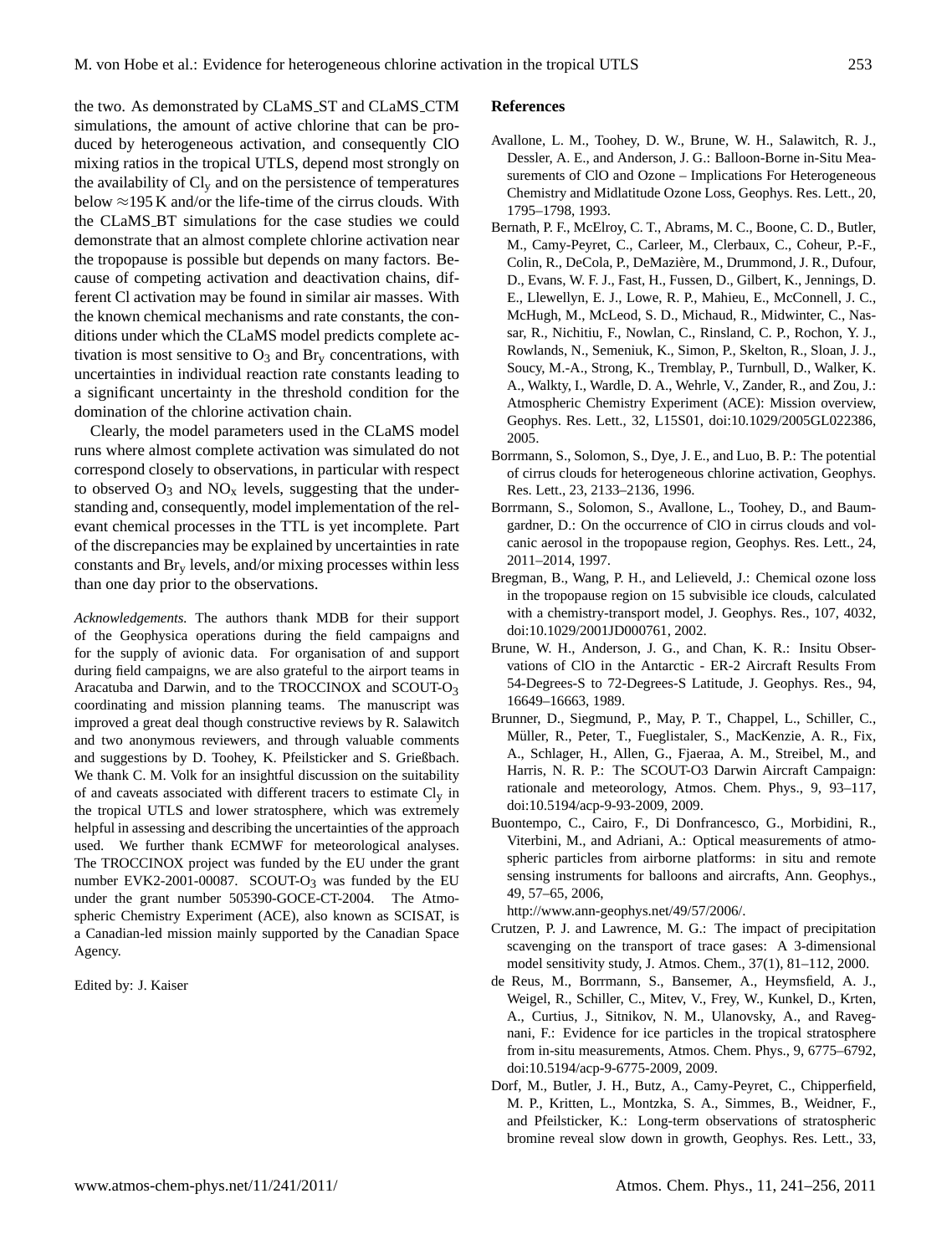L24803, doi:10.1029/2005GL025466, 2006.

- Dorf, M., Butz, A., Camy-Peyret, C., Chipperfield, M. P., Kritten, L., and Pfeilsticker, K.: Bromine in the tropical troposphere and stratosphere as derived from balloon-borne BrO observations, Atmos. Chem. Phys., 8, 7265–7271, doi:10.5194/acp-8-7265- 2008, 2008.
- Froyd, K. D., Murphy, D. M., Sanford, T. J., Thomson, D. S., Wilson, J. C., Pfister, L., and Lait, L.: Aerosol composition of the tropical upper troposphere, Atmos. Chem. Phys., 9, 4363–4385, doi:10.5194/acp-9-4363-2009, 2009.
- Froyd, K. D., Murphy, D. M., Lawson, P., Baumgardner, D., and Herman, R. L.: Aerosols that form subvisible cirrus at the tropical tropopause, Atmos. Chem. Phys., 10, 209–218, doi:10.5194/acp-10-209-2010, 2010.
- Fu, D., Boone, C. D., Bernath, P. F.,Walker, K. A., Nassar, R., Manney, G. L., and McLeod, S. D.: Global phosgene observations from the Atmospheric Chemistry Experiment (ACE) mission, Geophys. Res. Lett., 34, L17815, doi:10.1029/2007GL029942, 2007.
- Fusco, A. C. and Salby, M. L.: Interannual variations of total ozone and their relationship to variations of planetary wave activity, J. Climate, 12, 1619–1629, 1999.
- Gensch, I. V., Bunz, H., Baumgardner, D. G., Christensen, L. E., Fahey, D. W., Herman, R. L., Popp, P. J., Smith, J. B., Troy, R. F., Webster, C. R., Weinstock, E. M., Wilson, J. C., Peter, T., and Krämer, M.: Supersaturations, microphysics and nitric acid partitioning in a cold cirrus cloud observed during CR-AVE 2006: an observation-modelling intercomparison study, Environ. Res. Lett., 3, 035003, doi:10.1088/1748-9326/3/3/035003, 2008.
- Grooß, J. U., Brühl, C., and Peter, T.: Impact of aircraft emissions on tropospheric and stratospheric ozone. Part I: Chemistry and 2-D model results, Atmos. Environ., 32, 3173–3184, 1998.
- Grooß, J. U., Günther, G., Konopka, P., Müller, R., McKenna, D. S., Stroh, F., Vogel, B., Engel, A., Muller, M., Hoppel, K., Bevilacqua, R., Richard, E., Webster, C. R., Elkins, J. W., Hurst, D. F., Romashkin, P. A., and Baumgardner, D. G.: Simulation of ozone depletion in spring 2000 with the Chemical Lagrangian Model of the Stratosphere (CLaMS), J. Geophys. Res., 107, 8295, doi:10.1029/2001JD000933, 2002.
- Hanson, D. R., Ravishankara, A. R., and Solomon, S.: Heterogeneous Reactions in Sulfuric-Acid Aerosols – a Framework For Model-Calculations, J. Geophys. Res., 99, 3615–3629, 1994.
- Hood, L. L. and Soukharev, B. E.: Interannual variations of total ozone at northern midlatitudes correlated with stratospheric EP flux and potential vorticity, J. Atmos. Sci., 62, 3724–3740, 2005.
- Huntrieser, H., Schlager, H., Roiger, A., Lichtenstern, M., Schumann, U., Kurz, C., Brunner, D., Schwierz, C., Richter, A., and Stohl, A.: Lightning-produced  $NO<sub>x</sub>$  over Brazil during TROC-CINOX: airborne measurements in tropical and subtropical thunderstorms and the importance of mesoscale convective systems, Atmos. Chem. Phys., 7, 2987–3013, doi:10.5194/acp-7-2987- 2007, 2007.
- Huntrieser, H., Schlager, H., Lichtenstern, M., Roiger, A., Stock, P., Minikin, A., Höller, H., Schmidt, K., Betz, H.-D., Allen, G., Viciani, S., Ulanovsky, A., Ravegnani, F., and Brunner, D.:  $NO<sub>x</sub>$ production by lightning in Hector: first airborne measurements during SCOUT-O3/ACTIVE, Atmos. Chem. Phys., 9, 8377– 8412, doi:10.5194/acp-9-8377-2009, 2009.
- Keim, E. R., Fahey, D. W., DelNegro, L. A., Woodbridge, E. L.,

Gao, R. S., Wennberg, P. O., Cohen, R. C., Stimpfle, R. M., Kelly, K. K., Hintsa, E. J., Wilson, J. C., Jonsson, H. H., Dye, J. E., Baumgardner, D., Kawa, S. R., Salawitch, R. J., Proffitt, M. H., Loewenstein, M., Podolske, J. R., and Chan, K. R.: Observations of large reductions in the NO/NOy ratio near the mid-latitude tropopause and the role of heterogeneous chemistry, Geophys. Res. Lett., 23, 3223–3226, 1996.

- Konopka, P., Steinhorst, H. M., Grooß, J. U., Günther, G., Müller, R., Elkins, J. W., Jost, H. J., Richard, E., Schmidt, U., Toon, G., and McKenna, D. S.: Mixing and ozone loss in the 1999–2000 Arctic vortex: Simulations with the three-dimensional Chemical Lagrangian Model of the Stratosphere (CLaMS), J. Geophys. Res., 109, D02315, doi:10.1029/2003JD003792, 2004.
- Konopka, P., Günther, G., Müller, R., dos Santos, F. H. S., Schiller, C., Ravegnani, F., Ulanovsky, A., Schlager, H., Volk, C. M., Viciani, S., Pan, L. L., McKenna, D.-S., and Riese, M.: Contribution of mixing to upward transport across the tropical tropopause layer (TTL), Atmos. Chem. Phys., 7, 3285–3308, doi:10.5194/acp-7-3285-2007, 2007.
- Kovalenko, L. J., Jucks, K. W., Salawitch, R. J., Toon, G. C., Blavier, J. F., Johnson, D. G., Kleinbohl, A., Livesey, N. J., Margitan, J. J., Pickett, H. M., Santee, M. L., Sen, B., Stachnik, R. A., and Waters, J. W.: Observed and modeled HOCl profiles in the midlatitude stratosphere: Implication for ozone loss, Geophys. Res. Lett., 34, L19801, doi:10.1029/2007GL031100, 2007.
- Krämer, M., Schiller, C., Afchine, A., Bauer, R., Gensch, I., Mangold, A., Schlicht, S., Spelten, N., Sitnikov, N., Borrmann, S., de Reus, M., and Spichtinger, P.: Ice supersaturations and cirrus cloud crystal numbers, Atmos. Chem. Phys., 9, 3505–3522, doi:10.5194/acp-9-3505-2009, 2009.
- Laube, J. C., Engel, A., Bönisch, H., Möbius, T., Worton, D. R., Sturges, W. T., Grunow, K., and Schmidt, U.: Contribution of very short-lived organic substances to stratospheric chlorine and bromine in the tropics – a case study, Atmos. Chem. Phys., 8, 7325–7334, doi:10.5194/acp-8-7325-2008, 2008.
- Laube, J. C., Engel, A., Bönisch, H., Möbius, T., Sturges, W. T., Braß, M., and Röckmann, T.: Fractional release factors of long-lived halogenated organic compounds in the tropical stratosphere, Atmos. Chem. Phys., 10, 1093–1103, doi:10.5194/acp-10-1093-2010, 2010.
- Logan, J. A.: An analysis of ozonesonde data for the lower stratosphere: Recommendations for testing models, J. Geophys. Res., 104, 16151–16170, 1999.
- Marcy, T. P., Fahey, D. W., Gao, R. S., Popp, P. J., Richard, E. C., Thompson, T. L., Rosenlof, K. H., Ray, E. A., Salawitch, R. J., Atherton, C. S., Bergmann, D. J., Ridley, B. A., Weinheimer, A. J., Loewenstein, M., Weinstock, E. M., and Mahoney, M. J.: Quantifying stratospheric ozone in the upper troposphere with in situ measurements of HCl, Science, 304, 261–265, 2004.
- Mari, C., Jacob, D. J., and Bechthold, P.: Transport and scavenging of soluble gases in a deep convective cloud, J. Geophys. Res., 105(D17), 22255–22268, 2000.
- McKenna, D. S., Grooß, J. U., Günther, G., Konopka, P., Müller, R., Carver, G., and Sasano, Y.: A new Chemical Lagrangian Model of the Stratosphere (CLaMS) – 2. Formulation of chemistry scheme and initialization, J. Geophys. Res., 107, 4256, doi:10.1029/2000JD000113, 2002a.
- McKenna, D. S., Konopka, P., Grooß, J. U., Günther, G., Müller, R., Spang, R., Offermann, D., and Orsolini, Y.: A new Chem-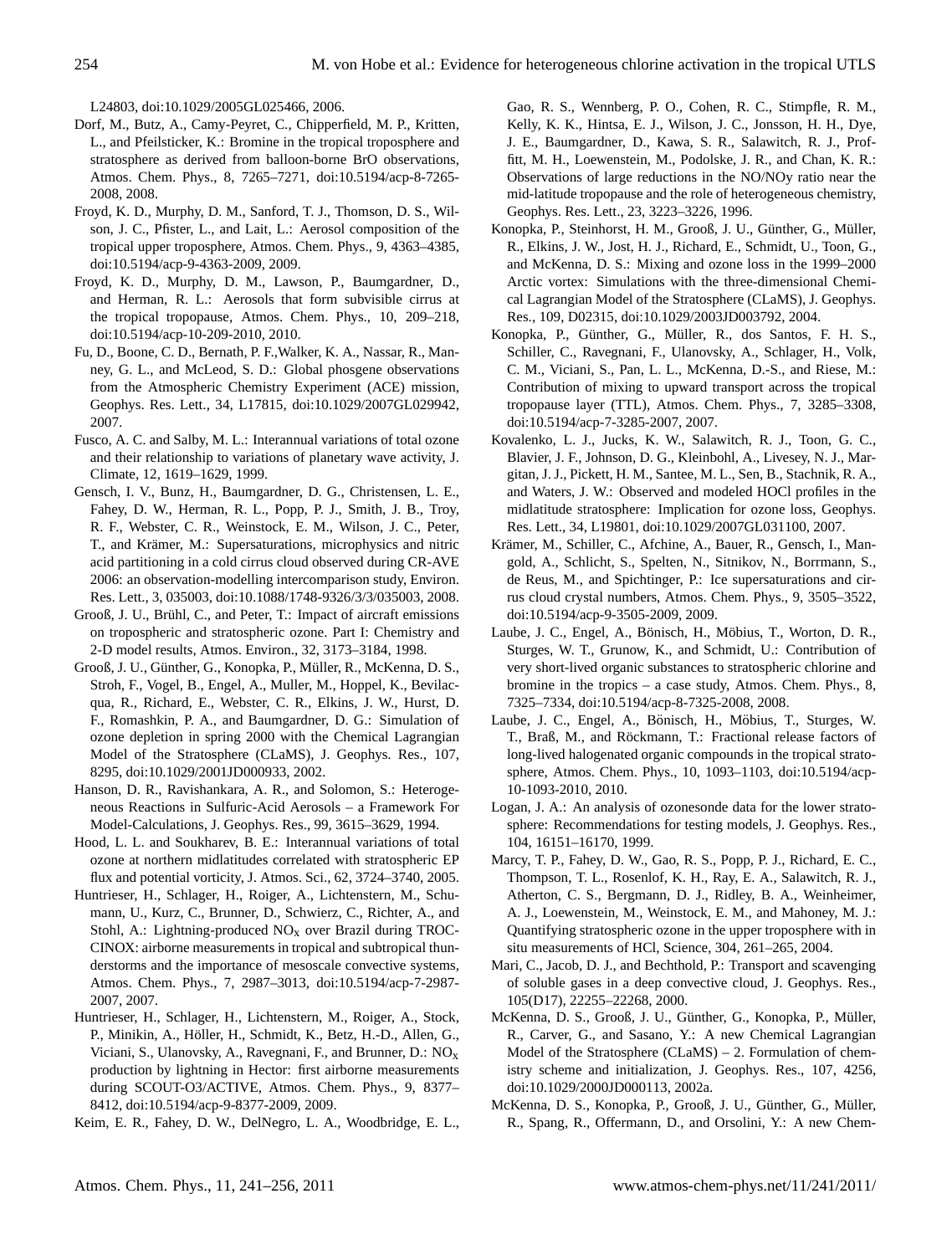ical Lagrangian Model of the Stratosphere (CLaMS) – 1. Formulation of advection and mixing, J. Geophys. Res., 107, 4309, doi:10.1029/2000JD000114, 2002b.

- Mébarki, Y., Catoire, V., Huret, N., Berthet, G., Robert, C., and Poulet, G.: More evidence for very short-lived substance contribution to stratospheric chlorine inferred from HCl balloon-borne in situ measurements in the tropics, Atmos. Chem. Phys., 10, 397–409, doi:10.5194/acp-10-397-2010, 2010.
- Michelson, H. A., Manney, G. L., Gunson, M. R., and Zander, R.: Correlations of stratospheric abundances of  $NO<sub>y</sub>$ ,  $O<sub>3</sub>$ ,  $N<sub>2</sub>O$ , and CH4 derived from ATMOS measurements, J. Geophys. Res., 103, 28347–28359, 1998.
- Möhler, O., Buttner, S., Linke, C., Schnaiter, M., Saathoff, H., Stetzer, O., Wagner, R., Krämer, M., Mangold, A., Ebert, V., and Schurath, U.: Effect of sulfuric acid coating on heterogeneous ice nucleation by soot aerosol particles, J. Geophys. Res., 110, D11210, doi:10.1029/2004JD005169, 2005.
- Müller, R., Peter, T., Crutzen, P. J., Oelhaf, H., Adrian, G. P., Vonclarmann, T., Wegner, A., Schmidt, U., and Lary, D.: Chlorine Chemistry and the Potential For Ozone Depletion in the Arctic Stratosphere in the Winter of 1991/92, Geophys. Res. Lett., 21, 1427–1430, 1994.
- Nassar, R., Bernath, P. F., Boone, C. D., Clerbaux, C., Coheur, P. F., Dufour, G., Froidevaux, L., Mahieu, E., McConnell, J. C., McLeod, S. D., Murtagh, D. P., Rinsland, C. P., Semeniuk, K., Skelton, R., Walker, K. A., and Zander, R.: A global inventory of stratospheric chlorine in 2004, J. Geophys. Res., 111, D22312, doi:10.1029/2006JD007395, 2006.
- Nickolaisen, S. L., Friedl, R. R., and Sander, S. P.: Kinetics and Mechanism of the ClO+ClO Reaction – Pressure and Temperature Dependences of the Bimolecular and Termolecular Channels and Thermal-Decomposition of Chlorine Peroxide, J. Phys. Chem., 98(1), 155–169, 1994.
- Plenge, J., Flesch, R., Kühl, S., Vogel, B., Müller, R., Stroh, F., and Rühl, E.: Ultraviolet photolysis of the ClO dimer, J. Phys. Chem., 108(22), 4859–4863, 2004.
- Pszenny, A. A. P., Keene, W. C., Jacob, D. J., Fan, S., Maben, J. R., Zetwo, M. P., Springeryoung, M., and Galloway, J. N.: Evidence of Inorganic Chlorine Gases Other Than Hydrogen-Chloride in Marine Surface Air, Geophys. Res. Lett., 20, 699–702, 1993.
- Ramaswamy, V., Chanin, M. L., Angell, J., Barnett, J., Gaffen, D., Gelman, M., Keckhut, P., Koshelkov, Y., Labitzke, K., Lin, J. J. R., O'Neill, A., Nash, J., Randel, W., Rood, R., Shine, K., Shiotani, M., and Swinbank, R.: Stratospheric temperature trends: Observations and model simulations, Rev. Geophys., 39, 71–122, 2001.
- Salawitch, R. J., Weisenstein, D. K., Kovalenko, L. J., Sioris, C. E., Wennberg, P. O., Chance, K., Ko, M. K. W., and McLinden, C. A.: Sensitivity of ozone to bromine in the lower stratosphere, Geophys. Res. Lett., 32, L05811, doi:10.1029/2004GL021504, 2005.
- Salawitch, R. J., Canty, T., Kurosu, T., Chance, K., Liang, Q., da Silva, A., Pawson, S., Nielsen, J. E., Rodriguez, J. M., Bhartia, P. K., Liu, X., Huey, L. G., Liao, J., Stickel, R. E., Tanner, D. J., Dibb, J. E., Simpson, W. R., Donohoue, D., Weinheimer, A., Flocke, F., Knapp, D., Montzka, D., Neuman, J. A., Nowak, J. B., Ryerson, T. B., Oltmans, S., Blake, D. R., Atlas, E. L., Kinnison, D. E., Tilmes, S., Pan, L. L., Hendrick, F., Van Roozendael, M., Kreher, K., Johnston, P. V., Gao, R. S., Johnson, B., Bui, T.

P., Chen, G., Pierce, R. B., Crawford, J. H., and Jacob, D. J.: A new interpretation of total column BrO during Arctic spring, Geophys. Res. Lett., 37, L21805, doi:10.1029/2010GL043798, 2010.

- Salby, M. L. and Callaghan, P. F.: Systematic changes of northern hemisphere ozone and their relationship to random interannual changes, J. Quant. Spectrosc. Ra., 17, 4512–4521, 2004.
- Sander, S. P., Finlayson-Pitts, B. J., Friedl, R. R., Golden, D. M., Huie, R. E., Keller-Rudek, H., Kolb, C. E., Kurylo, M. J., Molina, M. J., Moortgat, G. K., Orkin, V. L., Ravishankara, A. R., and Wine, P. H.: Chemical Kinetics and Photochemical Data for Use in Atmospheric Studies, Jet Propulsion Laboratory, Pasadena, 06-2, 2006.
- Schiller, C., Krämer, M., Afchine, A., Spelten, N., and Sitnikov, N.: Ice water content of Arctic, midlatitude, and tropical cirrus, J. Geophys. Res., 113, D24208, doi:10.1029/2008JD010342, 2008.
- Schiller, C., Grooß, J.-U., Konopka, P., Plöger, F., Silva dos Santos, F. H., and Spelten, N.: Hydration and dehydration at the tropical tropopause, Atmos. Chem. Phys., 9, 9647–9660, doi:10.5194/acp-9-9647-2009, 2009.
- Schmitt, J.: Construction and testing of an in-situ  $NO/NO<sub>y</sub>$  measuring system aboard the high-altitude research aircaft M55- Geophysica, PhD thesis, University of Munich, 2003.
- Schwab, J. J. and Anderson, J. G.: Oscillator Strength of Cl(I) in the Vacuum Ultraviolet: The 2D-2P Transitions, J. Quant. Spectrosc. Ra., 27, 445–457, 1982.
- Shi, Q., Jayne, J. T., Kolb, C. E., Worsnop, D. R., and Davidovits, P.: Kinetic model for reaction of  $CIONO<sub>2</sub>$  with  $H<sub>2</sub>O$  and HCl and HOCl with HCl in sulfuric acid solutions, J. Geophys. Res., 106, 24259–24274, 2001.
- Sitnikov, N. M., Yushkov, V. A., Afchine, A. A., Korshunov, L. I., Astakhov, V. I., Ulanovskii, A. E., Kraemer, M., Mangold, A., Schiller, C., and Ravegnani, F.: The FLASH instrument for water vapor measurements on board the high-altitude airplane, Instr. Exp. Tech., 50, 113–121, 2007.
- Solomon, S., Garcia, R. R., Rowland, F. S., and Wuebbles, D. J.: On the Depletion of Antarctic Ozone, Nature, 321, 755–758, 1986.
- Solomon, S., Borrmann, S., Garcia, R. R., Portmann, R., Thomason, L., Poole, L. R., Winker, D., and McCormick, M. P.: Heterogeneous chlorine chemistry in the tropopause region, J. Geophys. Res., 102, 21411–21429, 1997.
- Stimpfle, R. M., Perry, R. A., and Howard, C. J.: Temperature-Dependence of the Reaction of ClO and HO<sub>2</sub> Radicals, J. Chem. Phys., 71, 5183–5190, 1979.
- Stroh, F., Grooß, J.-U., von Hobe, M., Hrechanyy, S., and Winkler, U.: Enhanced ClO Mixing ratios in the arctic polar winter UTLS region, XX Quadrennial Ozone Symposium, Kos, Greece, 724, 2004.
- Thornton, B. F., Toohey, D. W., Avallone, L. M., Harder, H., Martinez, M., Simpas, J. B., Brune, W. H., and Avery, M. A.: In situ observations of ClO near the winter polar tropopause, J. Geophys. Res., 108, 8333, doi:10.1029/2002JD002839, 2003.
- Thornton, B. F., Toohey, D. W., Avallone, L. M., Hallar, A. G., Harder, H., Martinez, M., Simpas, J. B., Brune, W. H., Koike, M., Kondo, Y., Takegawa, N., Anderson, B. E., and Avery, M. A.: Variability of active chlorine in the lowermost Arctic stratosphere, J. Geophys. Res., 110, D22304, doi:10.1029/2004JD005580, 2005.
- Ulanovsky, A. E., Yushkov, V. A., Sitnikov, N. M., and Raveng-